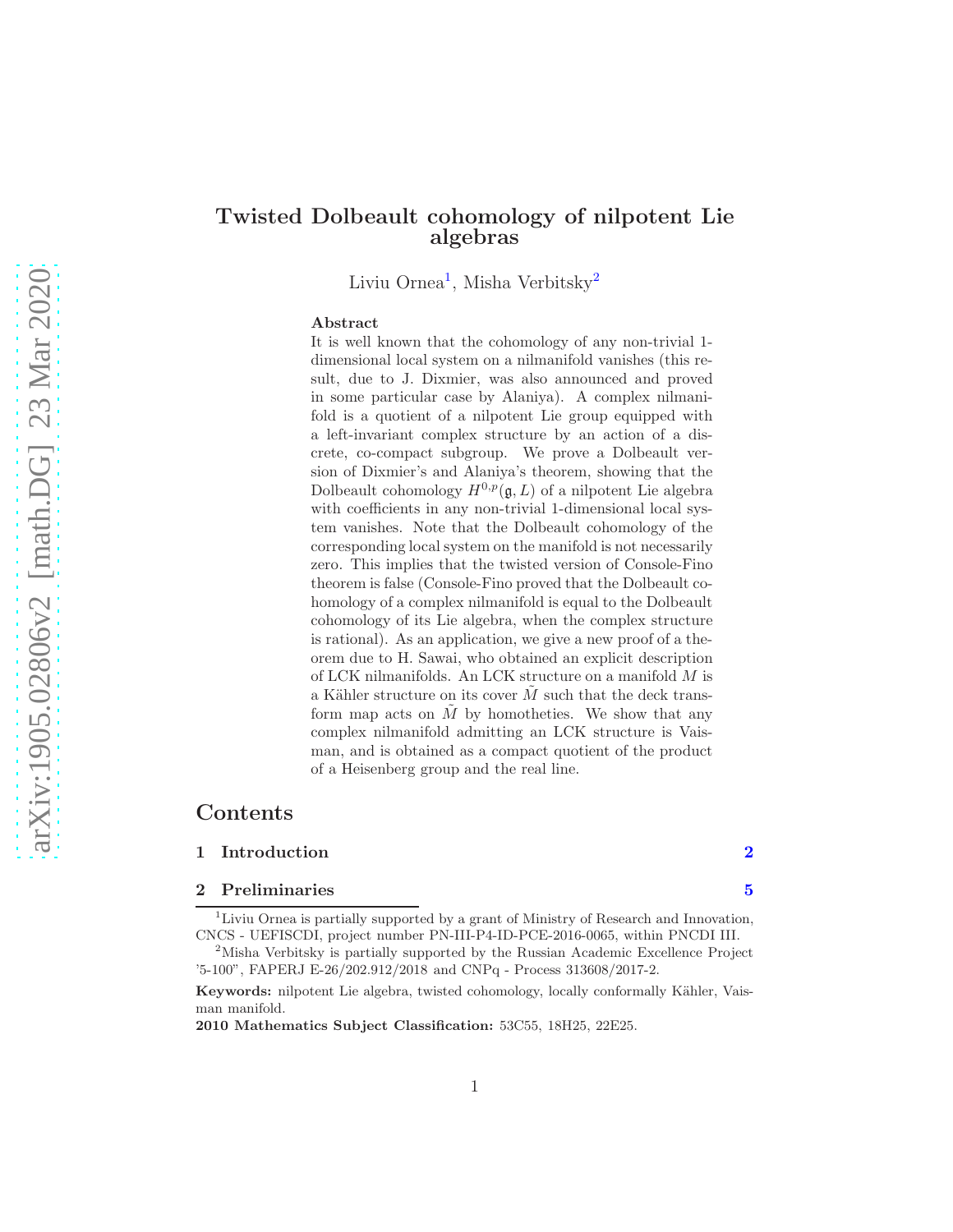|    | 2.1                                                      | Locally conformally Kähler manifolds                                                                                  | 5    |
|----|----------------------------------------------------------|-----------------------------------------------------------------------------------------------------------------------|------|
|    | 2.2                                                      |                                                                                                                       | 5    |
|    | 2.3                                                      | LCK manifolds with potential $\ldots \ldots \ldots \ldots \ldots \ldots$ 7                                            |      |
| 3  |                                                          | LCK structures on nilmanifolds                                                                                        | 8    |
|    | 3.1                                                      | Invariant geometric structures on Lie groups $\dots \dots \dots$                                                      | $-8$ |
|    | 3.2                                                      |                                                                                                                       |      |
|    | 4 Twisted Dolbeault cohomology on nilpotent Lie algebras |                                                                                                                       | 12   |
|    |                                                          |                                                                                                                       |      |
|    |                                                          |                                                                                                                       | 12   |
|    | 4.2                                                      | 4.1 Twisted Dolbeault cohomology<br>Console-Fino theorem with coefficients in a local system fails                    | 13   |
| 5. |                                                          | Classification of LCK nilmanifolds                                                                                    | 14   |
|    | 5.1                                                      | Ugarte's conjecture $\dots \dots \dots \dots \dots \dots \dots \dots \dots \dots \dots \dots \dots \dots \dots \dots$ |      |

# <span id="page-1-0"></span>1 Introduction

In complex dimension  $> 2$ , an LCK (locally conformally Kähler) manifold is a complex manifold equipped with a Hermitian metric (LCK metric) which is locally conformally equivalent to a Kähler manifold. Then the Hermitian form satisfies  $d(\omega) = \theta \wedge \omega$ , where  $\theta$  is a 1-form. Clearly,  $d^2(\omega) = 0$  gives  $d\theta \wedge \omega = 0$ , which is equivalent to  $d\theta = 0$  in complex dimension > 2. In complex dimension 2, this condition has to be added artificially.

Summing it up, an LCK metric (or an LCK structure) on a complex manifold of complex dimension  $\geq 2$  is a Hermitian metric with Hermitian form  $\omega$  which satisfies  $d(\omega) = \theta \wedge \omega$ , where  $\theta$  is a closed 1-form.

Consider the differential  $d_{\theta}(\alpha) := d(\alpha) - \theta \wedge \alpha$ . Then the equation  $d(\omega) = \theta \wedge \omega$  can be written as  $d_{\theta}(\omega) = 0$ . The differential  $d_{\theta}$  is called the Morse-Novikov differential. It can be interpreted as de Rham differential for forms with coefficients in a local system, which is done as follows.

Let L be a trivial real bundle of rank 1, and  $\nabla_0$  the standard connection. Demote by  $\nabla := \nabla_0 - \theta$  the connection  $\nabla(b) = \nabla_0(b) - b \otimes \theta$ . Since  $\nabla^2 = 0$ , this connection is flat, and  $(L, \nabla)$  defines a local system, which we denote by the same letter. Then  $d_{\theta}$  is the de Rham differential on differential forms with values in L, and the cohomology of  $d_{\theta}$  is identified with the cohomology of this local system.

In this paper we study the locally conformally Kähler structures on nilmanifolds.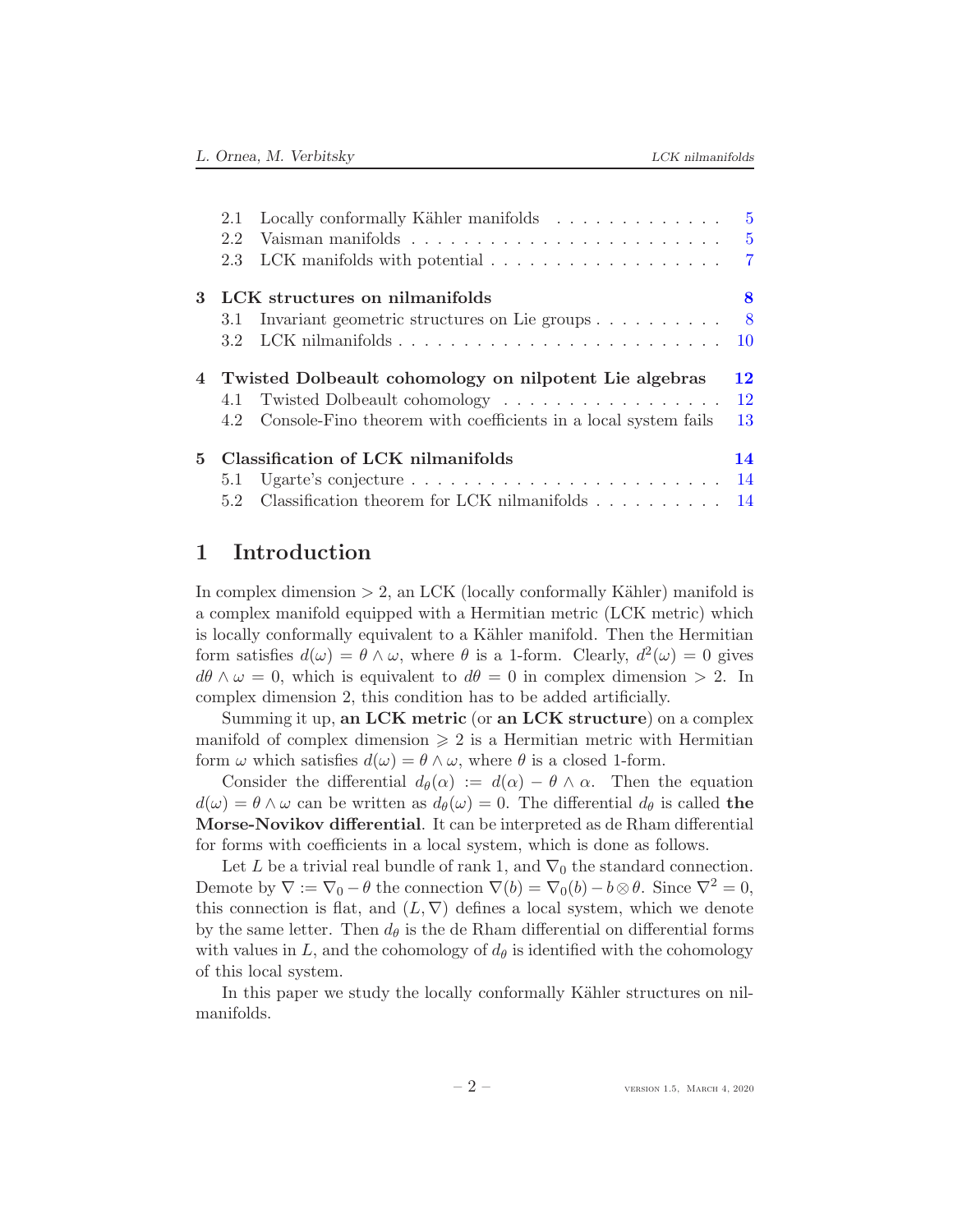<span id="page-2-0"></span>A nilmanifold is a quotient of a connected, simply connected nilpotent Lie group by a discrete co-compact lattice. It is not hard to see that any nilmanifold is the total space of an iterated family of circle bundles. Its cohomology is expressed through the cohomology of the Chevalley-Eilenberg differential on the corresponding Lie algebra g, and the Morse-Novikov cohomology is obtained as cohomology of the twisted version of the Chevalley-Eilenberg differential (Section [4\)](#page-11-0).

In the literature, there are several different (and incompatible) ways to define a complex nilmanifold. Before 1980-ies, most people defined complex nilmanifold as a quotient of a complex nilpotent Lie group  $G_{\mathbb{C}}$  by a cocompact lattice. This quotient is a parallelizable complex manifold (that is, its tangent bundle is holomorphically trivial). Indeed, the right action of  $G_{\mathbb{C}}$  on itself commutes with the left action, and both are holomorphic. If we take the quotient  $M := G_{\mathbb{C}}/\Gamma$  by (say) left action of  $\Gamma \subset G_{\mathbb{C}}$ , the manifold M remains homogeneous with respect to the right action of  $G_{\mathbb{C}}$ , and this action trivializes TM, making M parallelizable.

Now such nilmanifolds are called parallelizable complex nilmanifolds or Iwasawa type nilmanifolds, after the Iwasawa group (the noncommutative 3-dimensional complex nilpotent Lie group).

Before the paper [\[CFD\]](#page-16-0), in the published literature "complex nilmanifold" meant the quotient of a complex Lie group; see for example [\[Fis\]](#page-17-0) or [\[Oe\]](#page-17-1). In [\[CFD\]](#page-16-0), Cordero, Fernández and de León introduced the modern notion of a complex nilmanifold. Since then, a complex nilmanifold is defined as a compact quotient of a nilpotent Lie group equipped with a left-invariant complex structure (Subsection [3.2\)](#page-9-0). The main advantage of this notion is that it can be rephrased in terms of a complex structure operator on the corresponding Lie algebra. However, such a quotient is not homogeneous, unless  $G$  is a complex Lie group.

The same approach can be used to describe other important geometric structures on nilmanifolds in terms of linear-algebraic structures on their Lie algebras (Subsection [3.1\)](#page-7-1). In the same paper [\[CFD\]](#page-16-0), this approach was used to construct an LCK structure on a nilmanifold obtained from the Heisenberg group. Later, H. Sawai proved in [\[Saw1\]](#page-17-2) that any LCK structure on a complex nilmanifold is obtained this way. In the present paper we give a proof of Sawai's theorem based on cohomology vanishing.

Consider an oriented rank 1 local system  $(L, \nabla_0 + \theta)$  on a nilmanifold  $M = G/\Gamma$ , where  $(L, \nabla_0)$  is a trivial bundle with connection, and  $\theta$  is a closed, non-exact 1-form. In [\[Ala\]](#page-16-1) (see also [\[Mi\]](#page-17-3)), it was shown that  $H^*(M,L) = 0$ . The proof goes as follows: first, one identifies  $H^*(M,L)$ with the cohomology of the Lie algebra  $\mathfrak{g} = \text{Lie}(G)$  with coefficients in a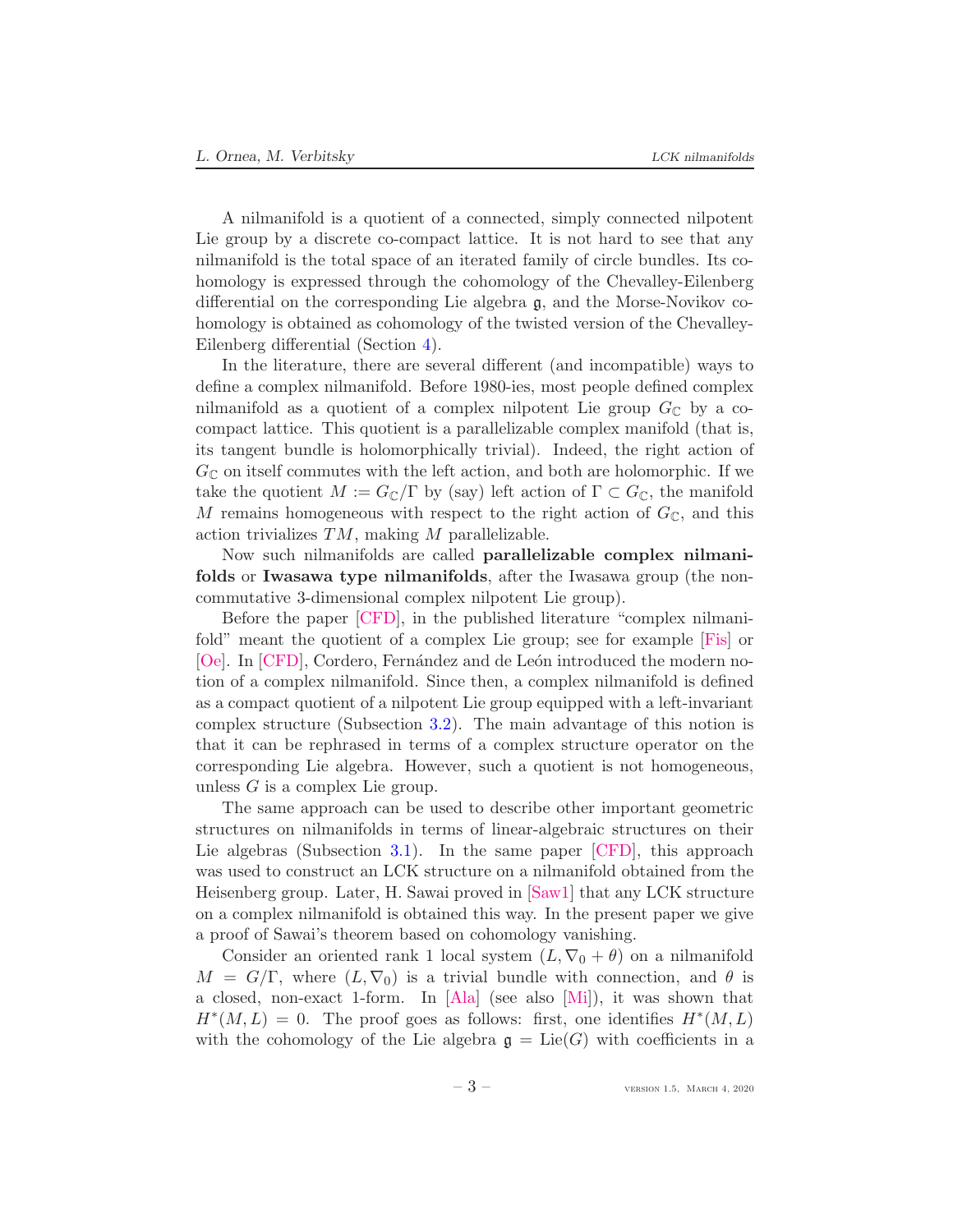<span id="page-3-0"></span>non-trivial rank one representation. This is done by using the homogeneous G-action. Then one takes the Chevalley-Eilenberg complex which computes the Lie algebra cohomology, filters it by the central series, and computes the first page of the corresponding spectral sequence. This first page is identified with the twisted cohomology of a commutative Lie algebra, which always vanishes.

However, this approach will not work for Dolbeault cohomology. Console and Fino([\[CF\]](#page-16-2)) proved that the Dolbeault cohomology can, indeed, be computed using the Hodge decomposition on the Chevalley-Eilenberg complex of the corresponding Lie algebra, when the complex structure is rational (in dimension up to 6 the rationality of the complex structure is not needed, see [\[FRR\]](#page-16-3), but for higher dimensions the question is still open). However, this result is highly non-trivial, because complex nilmanifolds are not homogeneous. Moreover, the extension of Console-Fino theorem to the Dolbeault cohomology with coefficients in a local system ("twisted Dolbeault cohomology") is false (Subsection [4.2\)](#page-12-0).

The main result of the present paper is the following theorem, which computes the Lie algebra version of the Dolbeault cohomology with coefficients in a local system.

**Theorem 1.1:** Let  $\mathfrak{g}$  be a nilpotent real Lie algebra,  $I : \mathfrak{g} \longrightarrow \mathfrak{g}$  a complex structure operator,  $\mathfrak{g}_{\mathbb{C}} := \mathfrak{g} \otimes_{\mathbb{R}} \mathbb{C}$ , and  $\mathfrak{g}_{\mathbb{C}} = \mathfrak{g}^{1,0} \oplus \mathfrak{g}^{0,1}$  the corresponding eigenvalue decomposition, called the Hodge decomposition in the sequel. Assume that  $\mathfrak{g}^{1,0} \subset \mathfrak{g}_{\mathbb{C}}$  is a Lie subalgebra (this is equivalent to the leftinvariant complex structure on on the Lie group  $G = \text{Lie}(\mathfrak{g})$  associated with I being integrable, see [Definition 3.1\)](#page-8-0). Consider the Hodge decomposition  $\Lambda^*(\mathfrak{g}_{\mathbb{C}}^*) = \bigoplus \Lambda^{p,q}(\mathfrak{g}^*)$  on the Grassman algebra of  $\mathfrak{g}_{\mathbb{C}}$ , with

$$
\Lambda^{p,q}(\mathfrak{g}^*)=\Lambda^p((\mathfrak{g}^{1,0})^*)\otimes_\mathbb{C} \Lambda^q((\mathfrak{g}^{0,1})^*)
$$

and define the twisted Dolbeault differentials  $\partial_{\theta}$ ,  $\overline{\partial}_{\theta}$  as Hodge components of the twisted Chevalley-Eilenberg differential  $d_{\theta}(x) := d(x) - \theta \wedge x$ , i.e.  $\partial_{\theta} = \partial - \theta^{1,0}$  and  $\overline{\partial}_{\theta} = \overline{\partial} - \theta^{0,1}$  (Subsection [3.1\)](#page-7-1). Then the cohomology of the complex  $(\Lambda^{0,*}(\mathfrak{g}_{\mathbb{C}}^*), \overline{\partial}_{\theta})$  vanishes.

Proof: See [Theorem 4.2.](#page-11-2) ■

We apply this result to get a new proof of the classification of LCK structures on complex nilmanifolds.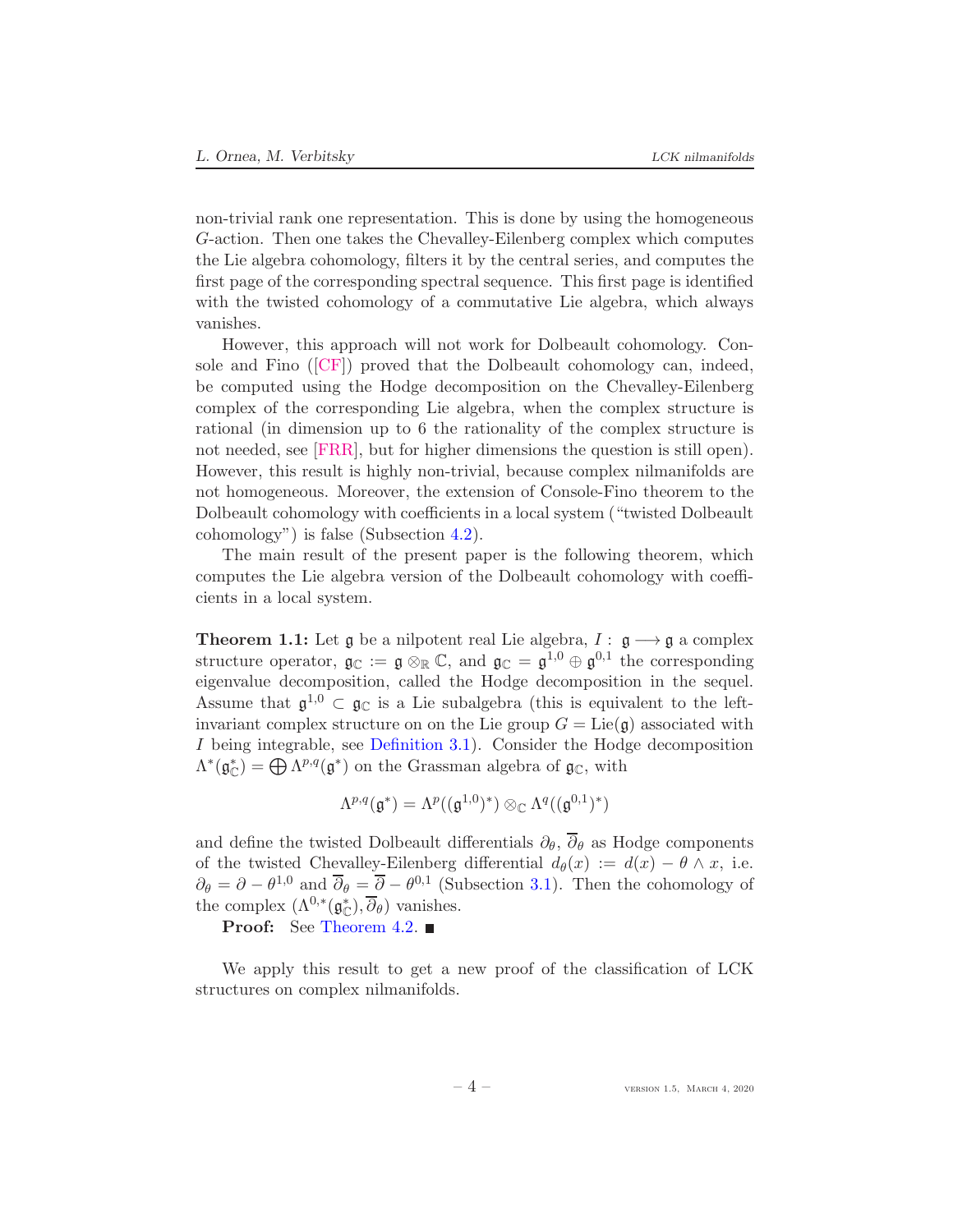# <span id="page-4-6"></span><span id="page-4-1"></span><span id="page-4-0"></span>2 Preliminaries

### 2.1 Locally conformally Kähler manifolds

**Definition 2.1:** Let  $(M, I)$  be a complex manifold, dim<sub>C</sub>  $M \ge 2$ . It is called locally conformally Kähler (LCK) if it admits a Hermitian metric g whose fundamental 2-form  $\omega(\cdot, \cdot) := g(\cdot, I)$  satisfies

<span id="page-4-3"></span>
$$
d\omega = \theta \wedge \omega, \quad d\theta = 0,
$$
\n(2.1)

for a certain closed 1-form  $\theta$  called the Lee form.

Remark 2.2: Definition [\(2.1\)](#page-4-3) is equivalent to the existence of a covering M endowed with a Kähler metric  $\Omega$  which is acted on by the deck group  $Aut_M(M)$  by homotheties. Let

$$
\chi: \text{Aut}_M(\tilde{M}) \longrightarrow \mathbb{R}^{>0}, \quad \chi(\tau) = \frac{\tau^*\Omega}{\Omega}, \tag{2.2}
$$

be the character which associates to a homothety its scale factor. On this cover, the pull-back of the Lee form is exact.

<span id="page-4-4"></span>Remark 2.3: For an LCK manifold, coverings with the above property are not unique. The covering for which the character  $\chi$  is injective is called the minimal cover.

**Remark 2.4:** The operator  $d_{\theta} := d - \theta \wedge$  obviously satisfies  $d_{\theta}^2 = 0$  and hence  $(\Lambda^*M, d_\theta)$  produces a cohomology called **Morse-Novikov** or **twisted**. It can be interpreted as the cohomology of the local system L associated to the line bundle endowed with (flat) connection form  $\theta$ . See Section [4](#page-11-0) for details.

<span id="page-4-5"></span>**Theorem 2.5:** ([\[Va1\]](#page-18-0)) Let  $(M, \omega, \theta)$  be a compact LCK manifold, not globally conformally Kähler (i.e. with non-exact Lee form). Then  $M$  does not admit a Kähler metric.

### <span id="page-4-2"></span>2.2 Vaisman manifolds

**Definition 2.6:** An LCK manifold  $(M, \omega, \theta)$  is called **Vaisman** if  $\nabla \theta = 0$ , where  $\nabla$  is the Levi-Civita connection of g.

The following characterization, very much used in applications, is available: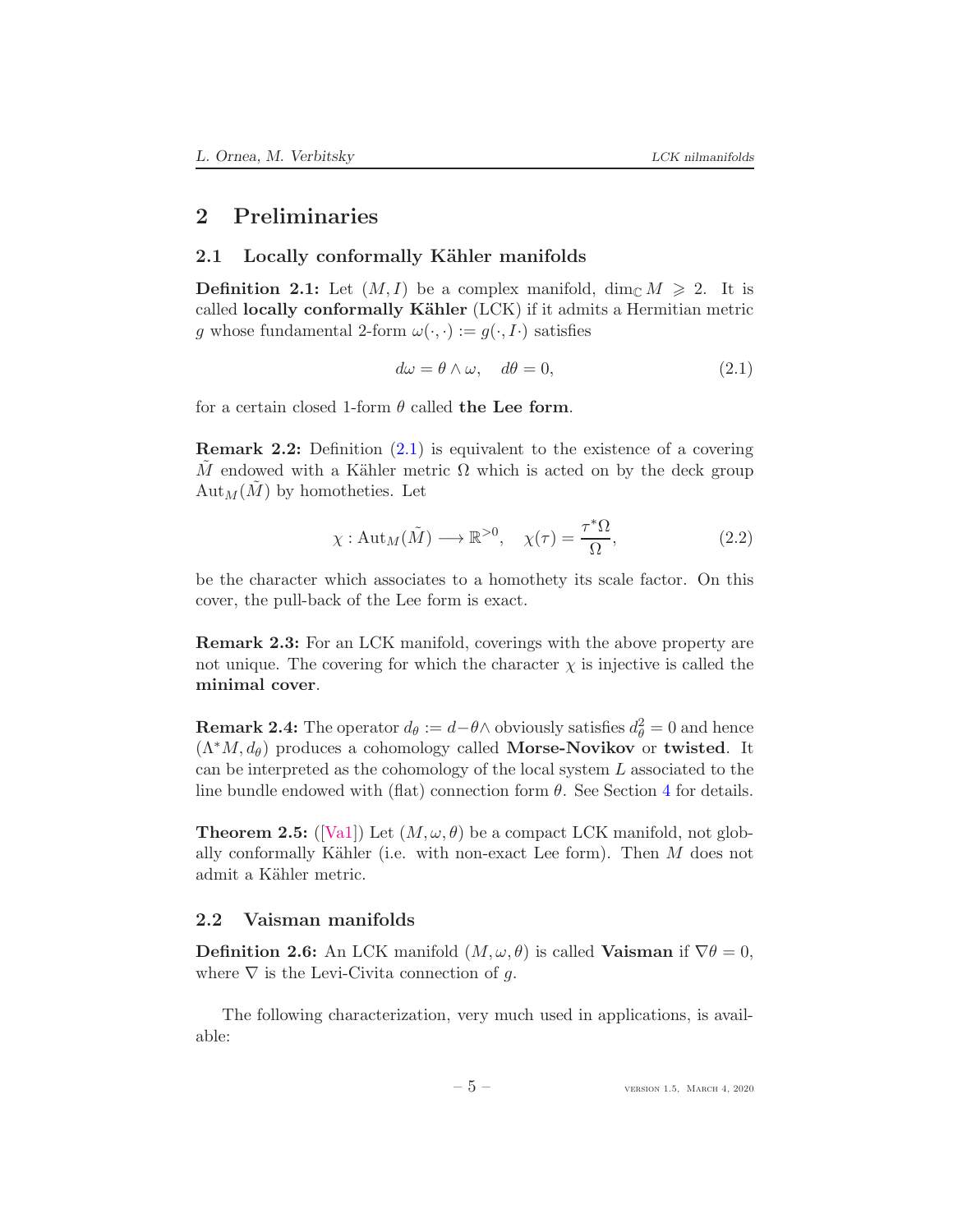<span id="page-5-2"></span>**Theorem 2.7:** ([\[KO\]](#page-17-4)) Let  $(M, \omega, \theta)$  be an LCK manifold equipped with a holomorphic and conformal C-action without fixed points, which lifts to non-isometric homotheties on the Kähler covering M. Then  $(M, \omega, \theta)$  is conformally equivalent to a Vaisman manifold.

The main example of Vaisman manifold is the diagonal Hopf manifold  $([OV1])$  $([OV1])$  $([OV1])$ . The Vaisman compact complex surfaces are classified in [\[Bel\]](#page-16-4), see also [\[OVV\]](#page-17-6).

Remark 2.8: There exist compact LCK manifolds which do not admit Vaisman metrics. Such are the LCK Inoue surfaces, [\[Bel\]](#page-16-4), the Oeljeklaus-Toma manifolds, [\[OT\]](#page-17-7), [\[Ot\]](#page-17-8), and the non-diagonal Hopf manifolds, [\[OV1\]](#page-17-5), [\[OVV\]](#page-17-6).

<span id="page-5-1"></span>**Remark 2.9:** On a Vaisman manifold, the Lee field  $\theta^{\sharp}$  and the anti-Lee field  $I\theta^{\sharp}$  are real holomorphic (Lie<sub> $\theta^{\sharp}$ </sub>  $I = \text{Lie}_{I\theta^{\sharp}} I = 0$ ) and Killing (Lie $_{\theta^{\sharp}} g =$ Lie<sub>I $\theta$ </sub> g = 0), see [\[DO\]](#page-16-5).

Recall that a Killing vector field  $X$  satisfies the equation:

$$
g(\nabla_A X, B) = -g(A, \nabla_B X).
$$

Setting  $A = X$ , we get  $g(\nabla_X X, B) = -g(X, \nabla_B X)$ . The last term is equal to  $-1/2$  Lie $_B(g(X, X)) = 0$ , hence  $g(\nabla_X X, B) = 0$  for all B. Then  $\nabla_X X = 0$ , and hence the trajectories of a Killing field of constant length are geodesics. Therefore, the canonical foliation in a Vaisman manifold is totally geodesic.

Remark 2.10: (i) Note that while the LCK condition is conformally invariant (changing the metric  $g \mapsto e^f g$  changes the Lee form into  $\theta \mapsto \theta + df$ ), the Vaisman condition is not conformally invariant. Indeed, on a Vaisman manifold, the Lee form is coclosed (being parallel) and hence a Vaisman metric is a Gauduchon metric; but one knows that on a compact complex manifold, each conformal class contains a unique Gauduchon metric (up to constant multipliers), [\[Ga\]](#page-16-6).

(ii) Since  $\theta$  is parallel, it has constant norm and thus we can always scale the LCK metric such that  $|\theta| = 1$ . In this assumption, the following formula holds,  $[Va2]$ ,  $[DO]$ :

<span id="page-5-0"></span>
$$
d\theta^{c} = \theta \wedge \theta^{c} - \omega, \quad \text{where} \quad \theta^{c}(X) = -\theta(IX). \tag{2.3}
$$

 $-6$  – version 1.5, March 4, 2020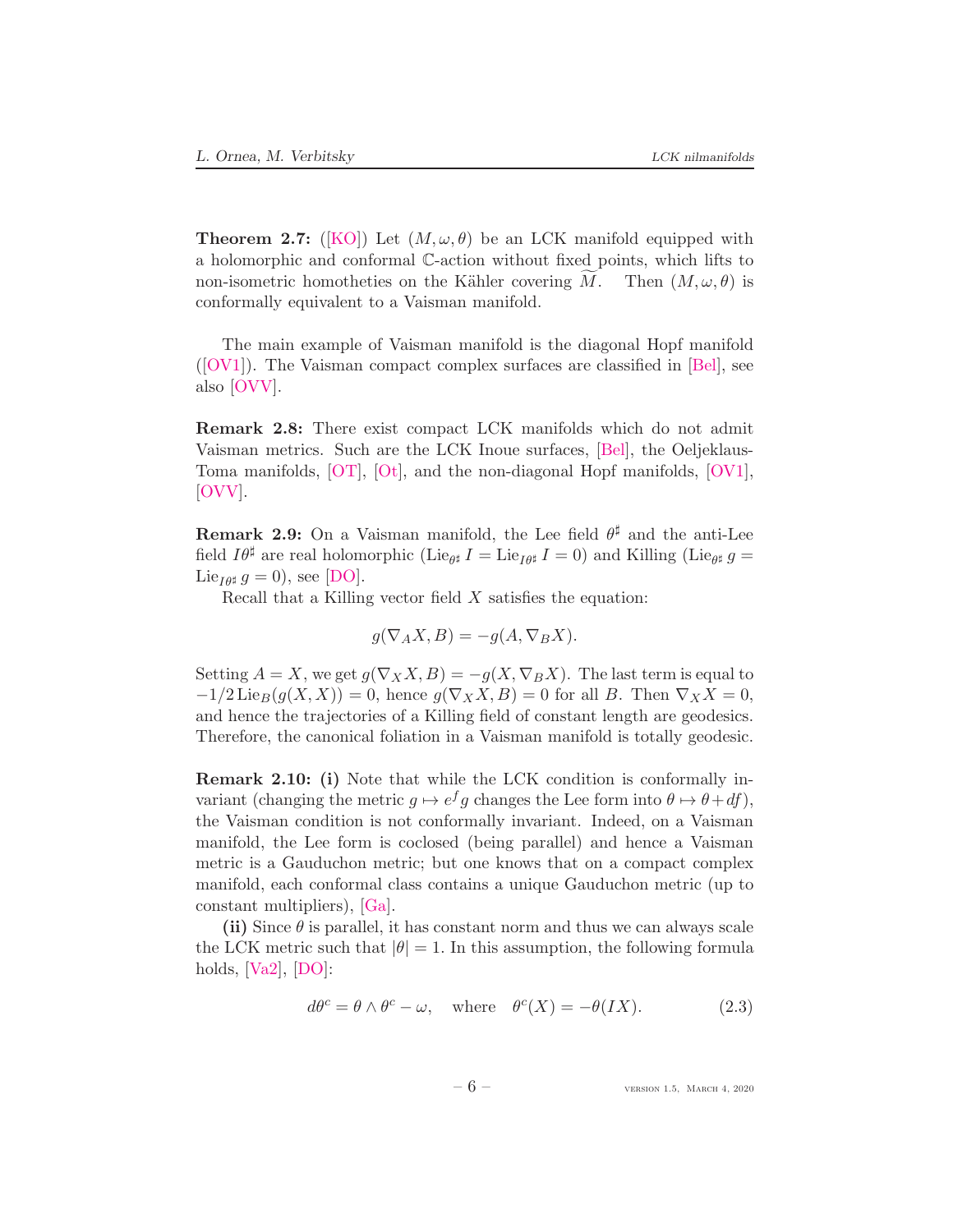<span id="page-6-4"></span>Moreover, one can see, [\[Ve\]](#page-18-2), that the (1,1)-form  $\omega_0 := -d^c \theta$  is semi-positive definite, having all eigenvalues<sup>[1](#page-6-1)</sup> positive, except one which is 0.

# <span id="page-6-0"></span>2.3 LCK manifolds with potential

We now introduce a class of LCK manifolds strictly containing the Vaisman manifolds.

Definition 2.11: We say that an LCK manifold has LCK potential if it admits a Kähler covering on which the Kähler metric has a global and positive potential function which is acted on by holomorphic homotheties by the deck group. In this case,  $M$  is called LCK manifold with potential.

Remark 2.12: Note that in several previous papers of ours we asked the potential function to be proper. It is not the case for the above definition. See [\[OV2\]](#page-17-9) for a comprehensive discussion about proper and improper LCK potentials.

**Remark 2.13:** One can prove that  $(M, I, g, \theta)$  is LCK with potential if and only if equation [\(2.3\)](#page-5-0) is satisfied.

**Definition 2.14:** A function  $\varphi \in C^{\infty}(M)$  is called  $d_{\theta}d_{\theta}^{c}$ -plurisubharmonic if  $\omega = d_{\theta} d_{\theta}^c(\varphi)$ .

**Remark 2.15:** Note that  $d_{\theta}d_{\theta}^{c}$ -plurisubharmonic are not plurisubharmonic (they exist on compact manifolds). Moreover, if  $\varphi$  is  $d_{\theta}d_{\theta}^{c}$ -plurisubharmonic, then  $\varphi$  + const is not necessarily  $d_{\theta}d_{\theta}^{c}$ -plurisubharmonic.

Equation [\(2.3\)](#page-5-0) (and hence the definition of LCK manifolds with potential) can be translated on the LCK manifold itself:

<span id="page-6-2"></span>**Theorem 2.16:** ([\[OV2,](#page-17-9) Claim 2.8])  $(M, I, \theta, \omega)$  is LCK with potential if and only if  $\omega = d_{\theta} d_{\theta}^{c}(\varphi)$  for a strictly positive  $d_{\theta} d_{\theta}^{c}$ -plurisubharmonic function  $\varphi$ on M.

<span id="page-6-3"></span>**Theorem 2.17:** ([\[OV4\]](#page-17-10)) Let  $(M, \theta, \omega)$  be an LCK manifold which is not Kähler, and suppose  $\omega = d_{\theta} d_{\theta}^{c}(\varphi_0)$  for some smooth function  $\varphi_0 \in C^{\infty}(M)$ . Then  $\varphi_0 > 0$  at some point of M.

<span id="page-6-1"></span><sup>&</sup>lt;sup>1</sup>The eigenvalues of a Hermitian form  $\eta$  are the eigenvalues of the symmetric operator  $L_{\eta}$  defined by the equation  $\eta(x, Iy) = g(L_{\eta}x, y)$ .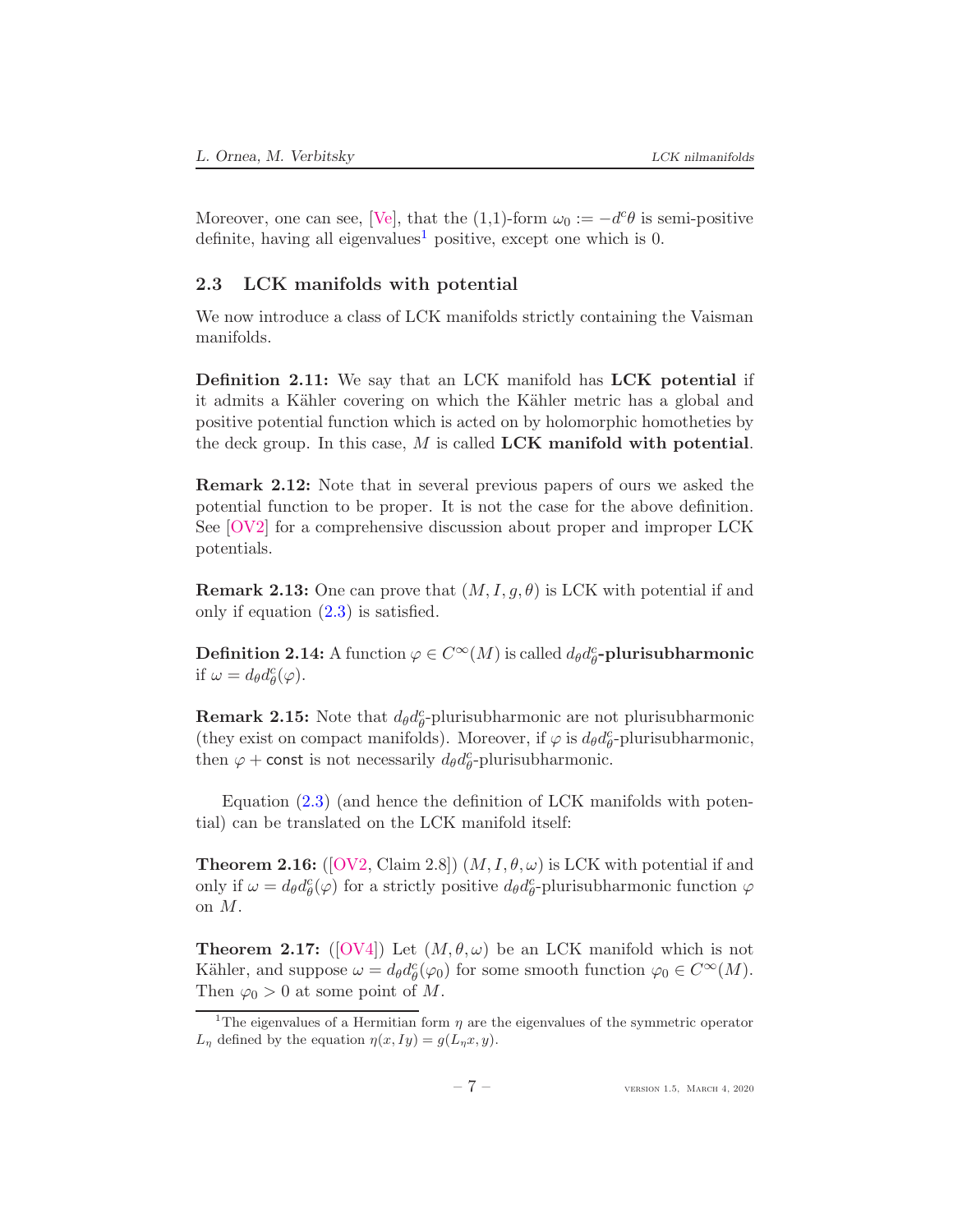<span id="page-7-3"></span>**Proof:** (Courtesy of Matei Toma.) By absurd,  $\varphi_0 \leq 0$  everywhere on M. Let M be the minimal Kähler cover of M (see [Remark 2.3\)](#page-4-4),  $\Gamma$  its deck group, and  $\rho$  a function on  $\tilde{M}$  such that  $d\rho = \theta$ . Then the  $d_{\theta}d_{\theta}^{c}$ plurisubharmonicity of  $\varphi_0$  is equivalent to the plurisubharmonicity of  $\varphi :=$  $e^{-\rho}\varphi_0$ , see [Theorem 2.16.](#page-6-2)

Since the strict  $d_{\theta}d_{\theta}^{c}$ -plurisubharmonicity is stable under  $C^{2}$ -small deformations of  $\varphi$ , the function  $\varphi - \varepsilon$  is also strictly  $d_{\theta}d_{\theta}^{c}$ -plurisubharmonic. Therefore, we may assume that  $\varphi < 0$  everywhere.

Define

$$
\psi := -\log(-\varphi).
$$

Since  $x \longrightarrow -\log(-x)$  is strictly monotonous and convex, the function  $\psi$  is strictly  $d_{\theta}d_{\theta}^{c}$ -plurisubharmonic. Moreover, for every element  $\gamma \in \Gamma$ , we have

$$
\gamma^* \psi = -\log(-(\varphi \circ \gamma)) = -\log(\chi(\gamma)) - \log(-\varphi) = \text{const} + \psi.
$$

Therefore, the Kähler form  $dd^c \psi$  is Γ-invariant and descends to M, contra-diction with [Theorem 2.5.](#page-4-5)  $\blacksquare$ 

Remark 2.18: All Vaisman manifolds are LCK manifolds with potential. Among the non-Vaisman examples, we mention the non-diagonal Hopf manifolds, [\[OV2\]](#page-17-9). On the other hand, the Inoue surfaces and their higher dimensional analogues, the Oeljeklaus-Toma manifolds, are compact LCK manifolds which are not LCK manifolds with potential([\[Ot\]](#page-17-8)).

We can characterize the Vaisman metrics among the LCK metrics with potential:

#### <span id="page-7-2"></span>Proposition 2.19: ([\[OV3,](#page-17-11) Proposition 2.3 & Corollary 2.4])

Let  $(M, \omega, \theta)$  be a compact LCK manifold with potential. Then the LCK metric is Gauduchon if and only if  $\omega_0 = -d^c \theta$  is semi-positive definite, and hence it is Vaisman. Equivalently, a compact LCK manifold with potential and with constant norm of  $\theta$  is Vaisman.

# <span id="page-7-1"></span><span id="page-7-0"></span>3 LCK structures on nilmanifolds

#### 3.1 Invariant geometric structures on Lie groups

Let G be a Lie group,  $\Lambda$  a discrete subgroup, and I a left-invariant complex structure on G. Consider the quotient space  $G/\Lambda$ , where  $\Lambda$  acts by left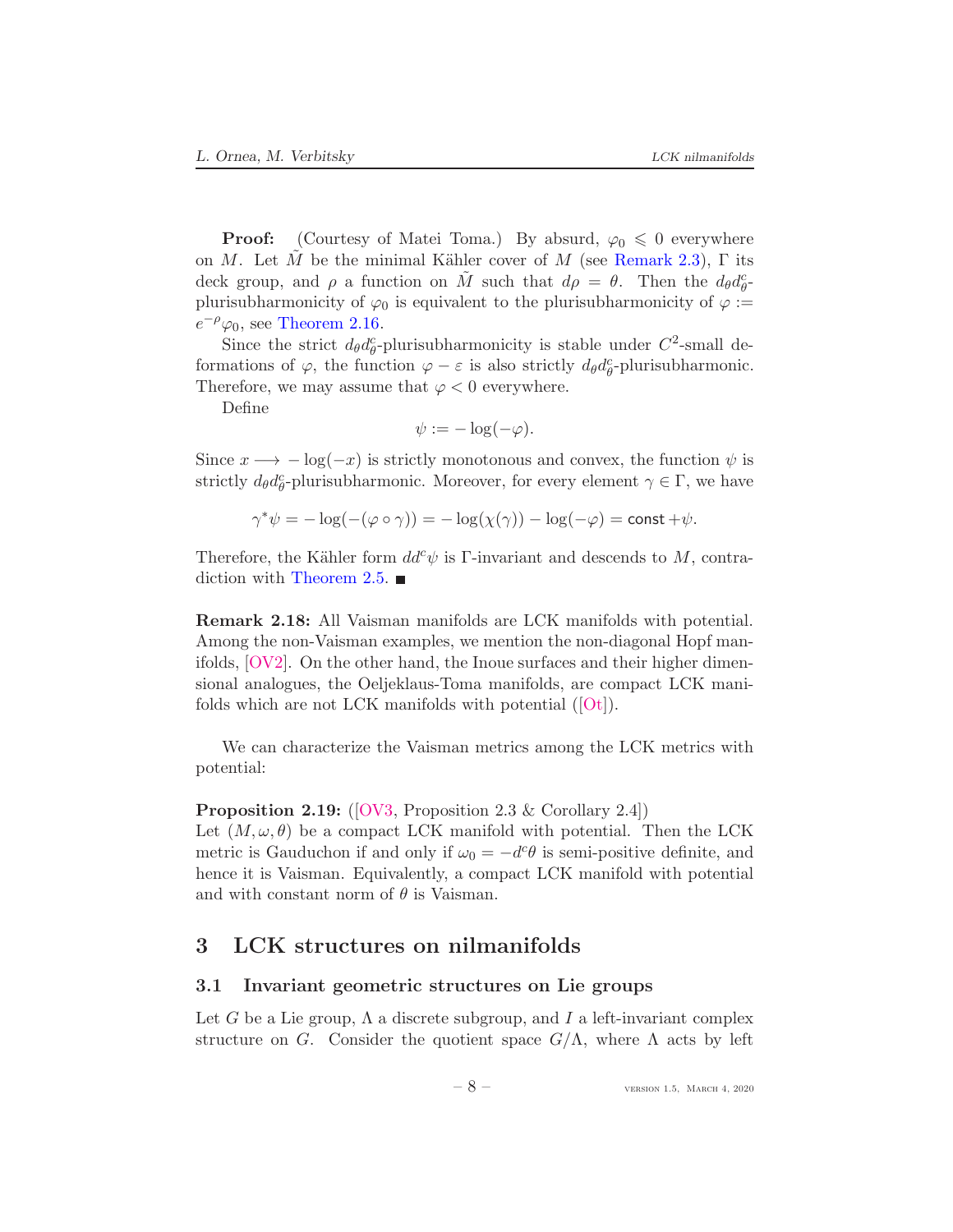<span id="page-8-1"></span>translations. Since I is left-invariant, the manifold  $G/\Lambda$  is equipped with a natural complex structure. This construction is usually applied to solvmanifolds or nilmanifolds, but it makes sense with any Lie group. When we need to refer to this particular kind of complex structures on  $G/\Lambda$ , we call them locally  $G$ -invariant.

A left-invariant almost complex structure  $I$  on  $G$  is determined by its restriction to the Lie algebra  $g = T_eG$ , giving the Hodge decomposition  $\mathfrak{g} \otimes_{\mathbb{R}} \mathbb{C} = \mathfrak{g}^{1,0} \oplus \mathfrak{g}^{0,1}$ . This structure is integrable if and only if the commutator of  $(1, 0)$ -vector fields is again a  $(1, 0)$ -vector field, which is equivalent to  $[\mathfrak{g}^{1,0}, \mathfrak{g}^{1,0}] \subset \mathfrak{g}^{1,0}$ . This allows one to define a complex structure on a Lie algebra.

<span id="page-8-0"></span>Definition 3.1: A complex structure on a Lie algebra g is a subalgebra  $\mathfrak{g}^{1,0} \subset \mathfrak{g} \otimes_{\mathbb{R}} \mathbb{C}$  which satisfies  $\mathfrak{g}^{1,0} \oplus \overline{\mathfrak{g}^{1,0}} = \mathfrak{g} \otimes_{\mathbb{R}} \mathbb{C}$ .

Indeed, an almost complex structure operator  $I$  can be reconstructed from the decomposition  $\mathfrak{g}^{1,0} \oplus \overline{\mathfrak{g}^{1,0}} = \mathfrak{g} \otimes_{\mathbb{R}} \mathbb{C}$  by making it act as  $\sqrt{-1}$  on  $\mathfrak{g}^{1,0}$  and  $-\sqrt{-1}$  on  $\overline{\mathfrak{g}^{1,0}}$ .

In a similar way one could define symplectic structures or LCK structures on a Lie algebra  $\mathfrak g$ . Recall that the Grassmann algebra  $\Lambda^*(\mathfrak g^*)$  is equipped with a natural differential, called **Chevalley differential**, which is equal to the de Rham differential on left-invariant differential forms on the Lie group if we identify the space of such forms with  $\Lambda^*(\mathfrak{g}^*)$ . In dimensions 1 and 2 it can be written explicitly as follows: if  $\lambda \in \mathfrak{g}^*$ , then  $d\lambda(x,y) = -\lambda[x,y]$ ; if  $\beta \in \Lambda^2 \mathfrak{g}^*$ , then  $d\beta(x, y, z) = -\beta([x, y], z) - \beta([y, z], x) - \beta([z, x], y)$ . The corresponding complex is called the Chevalley-Eilenberg complex.

Further on, we shall always interpret the elements of  $\Lambda^p(\mathfrak{g}^*)$  as leftinvariant differential forms on the corresponding Lie group, and refer to them as to "p-forms", with all the usual terminology ("closed forms", "exact forms") as used for the elements of de Rham algebra.

Definition 3.2: A symplectic structure on a Lie algebra  $\mathfrak g$  is a nondegenerate, closed 2-form  $\omega \in \Lambda^2(\mathfrak{g}^*)$ . A **Kähler structure** on a Lie algebra  $\mathfrak g$  is a complex structure I and a Hermitian form h on  $\mathfrak g$  such that the fundamental 2-form  $\omega(\cdot, \cdot) := h(\cdot, I(\cdot))$  is closed.

Remark 3.3: In [\[BG\]](#page-16-7) (see also [\[Has\]](#page-17-12)) it was shown that any nilpotent Lie algebra admitting a Kähler structure is actually abelian.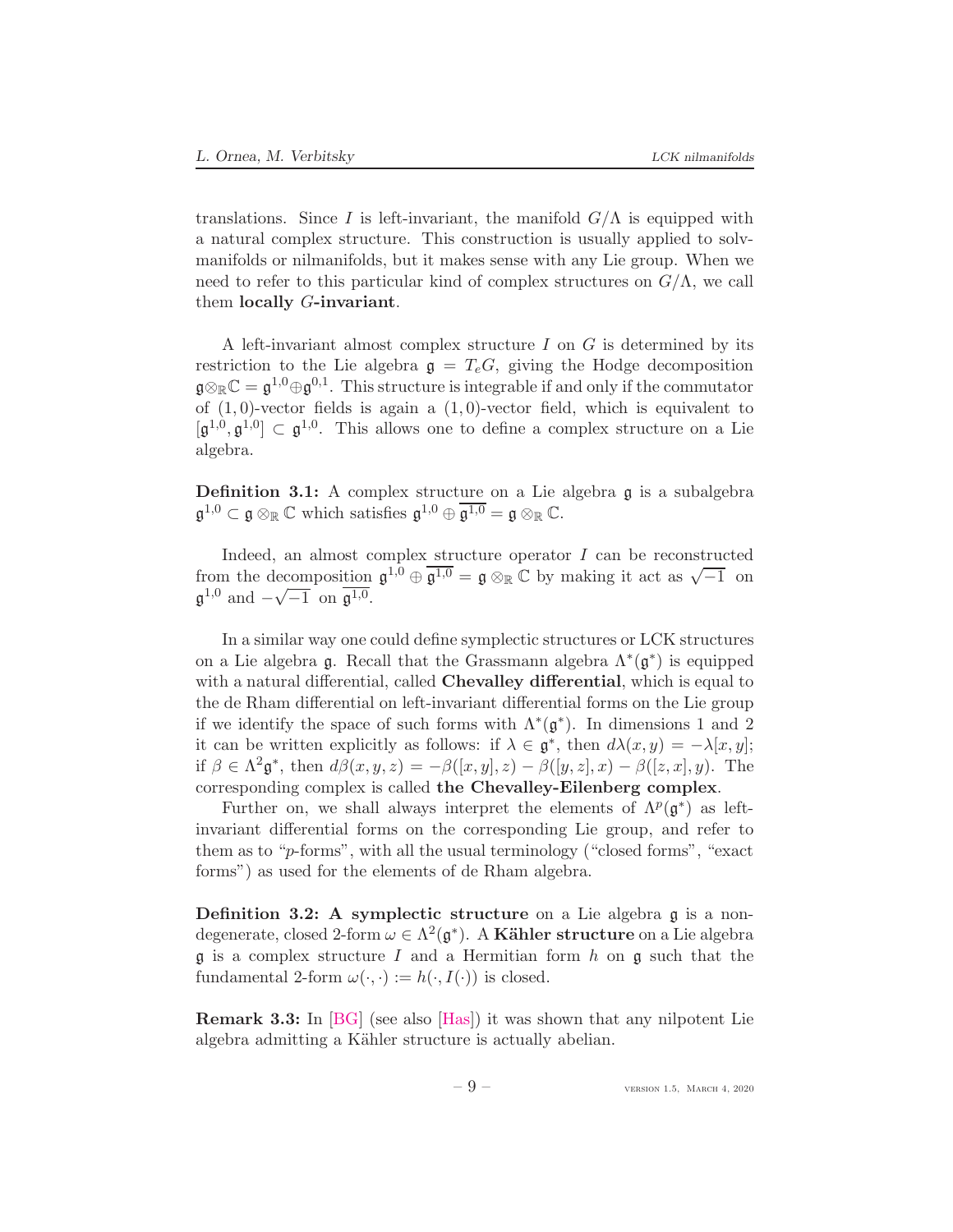### <span id="page-9-2"></span><span id="page-9-0"></span>3.2 LCK nilmanifolds

Definition 3.4: An LCK structure on a Lie algebra is a complex structure I and a Hermitian form h on  $\mathfrak g$  such that the fundamental 2-form  $\omega(\cdot, \cdot) := h(\cdot, I(\cdot))$  satisfies  $d(\omega) = \theta \wedge \omega$ , where  $\theta \in \Lambda^1(\mathfrak{g}^*)$  is a closed 1-form.

Definition 3.5: A nilmanifold is a quotient of a simply connected nilpo-tentLie group by a co-compact discrete subgroup. Alternatively  $([Ma])$  $([Ma])$  $([Ma])$ , one can define nilmanifolds as manifolds which admit a homogeneous action by a nilpotent Lie group.

<span id="page-9-1"></span>**Definition 3.6:** Let  $(G, I)$  be a nilpotent Lie group equipped with a leftinvariant complex structure. For any co-compact discrete subgroup  $\Gamma \subset G$ , the (left) quotient  $G/\Gamma$  is equipped with a natural complex structure. This quotient is called a complex nilmanifold. Similarly, if  $G$  is a Lie group with left-invariant LCK structure, the quotient  $G/\Gamma$  is called an LCK nilmanifold. This structure is clearly locally homogeneous. When we need to refer to this particular kind of structures, we call them locally G-invariant.

Remark 3.7: The existence of a co-compact lattice already imposes strong restrictions: the group should be unimodular, [\[Mo,](#page-17-14) §1.1, Exercise 14b]. All nilpotent Lie groups are unimodular, but this is not sufficient for the existence of a cocompact lattice. According to [\[Ma\]](#page-17-13), a nilpotent Lie group admits a cocompact lattice if and only if its Lie algebra admits a basis in which the structural constants are all rational.

In this paper we present results concerning LCK structures on nilmanifolds. A classification of nilpotent Lie algebras which admit LCK structures is given.

**Remark 3.8:** As shown by Malčev, [\[Ma\]](#page-17-13), any nilmanifold is uniquely determined by its fundamental group, which is a discrete nilpotent torsion-free group, and any such group uniquely determines a nilmanifold.

Remark 3.9: Note that right translations are not holomorphic with respect to left invariant complex structures. This means that for a lattice  $\Lambda$ , the complex structure induced on the manifold  $G/\Lambda$  is not necessarily invariant, and hence  $G/\Lambda$  is not a homogeneous LCK manifold.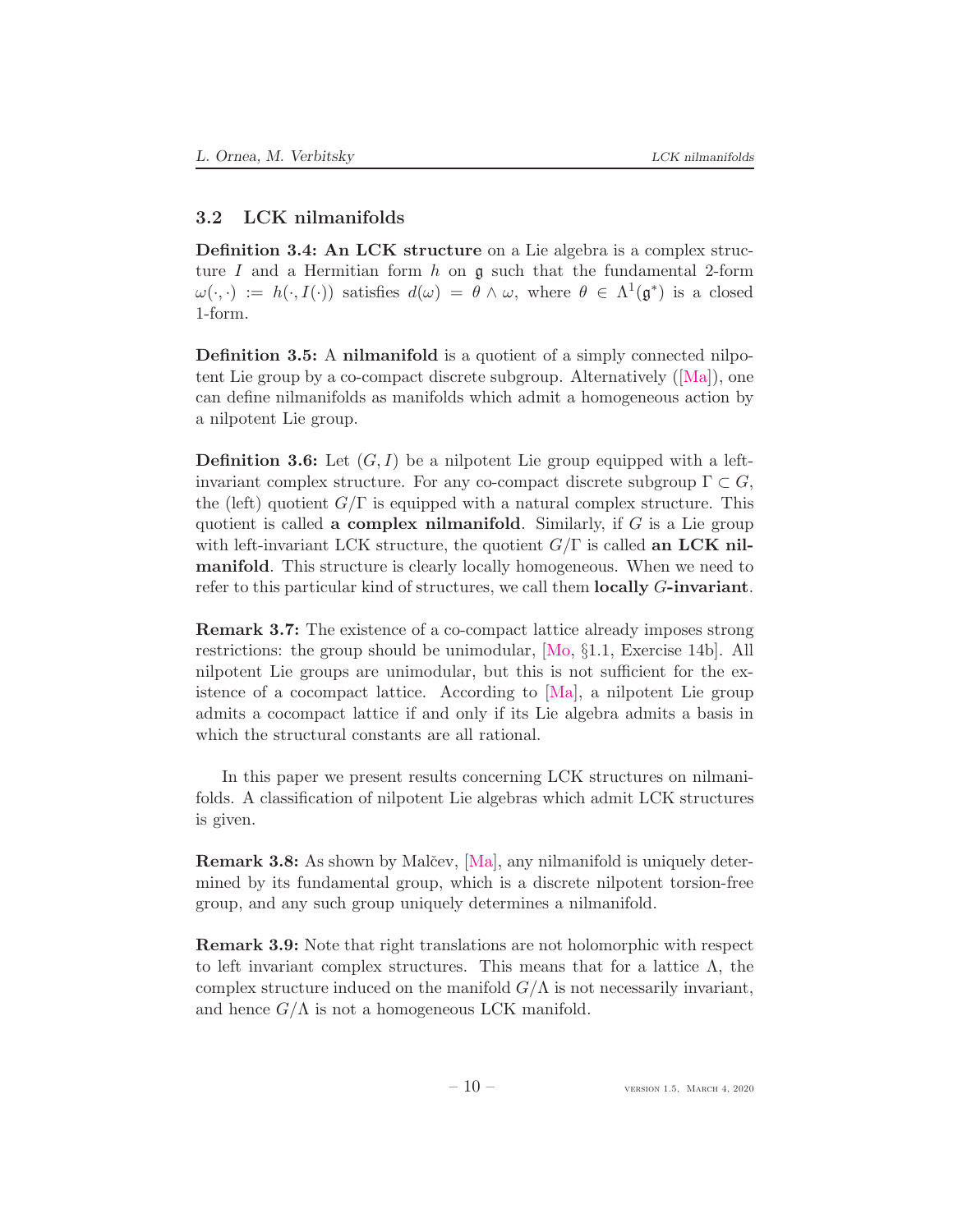<span id="page-10-1"></span>**Remark 3.10:** Note that it may happen that a Kähler manifold be diffeomorphic (as real manifold) with a nilmanifold but the Kähler structure need not be invariant. For example, let  $E$  be an elliptic curve which is a 2-fold ramified covering of  $\mathbb{C}P^1$ , and take the fibered product  $E \times_{\mathbb{C}P^1} \mathrm{Tw}(T^4)$ , where  $Tw(T^4)$  is the twistor space of a 4-torus. This fibered product is actually a torus, but with an inhomogeneous complex structure (since it has non-trivial canonical bundle, in fact its anticanonical bundle is semi-positive, with many non-trivial sections); compare with  $[\text{Ca}, \S_5]$ . This example suggests that the same phenomenon could appear for LCK manifolds (to be diffeomorphic with a nilmanifold without having an invariant LCK structure), but for the moment we don't have a concrete example.

<span id="page-10-0"></span>**Example 3.11:** Let  $H_{2n-1}$  be the Heisenberg group of matrices of the form

$$
\begin{pmatrix} 1 & A & c \\ 0 & I_{2n-1} & B^t \\ 0 & 0 & 1 \end{pmatrix}, \quad c \in \mathbb{R}, \quad A, B \in \mathbb{R}^{n-1}.
$$

Its Lie algebra  $\mathfrak{h}_{2n-1}$  can be defined in terms of generators and relations as follows: it has a basis  $\{X_i, Y_i, Z\}$ ,  $i = 1, \ldots, n - 1$ . with  $[X_i, Y_i] = Z$ , and the rest of Lie brackets trivial. Clearly, it is a nilpotent Lie algebra. After taking the quotient of the corresponding Lie group by a co-compact discrete subgroup  $\Lambda$ , one obtains a nilmanifold called the Heisenberg nilmanifold. It has an invariant Sasakian structure given by requiring the above basis to be orthonormal, defining the contact form as  $\sum y_i dx_i + dz$  (where  $dx_i, dy_i, dz$ ) are the dual invariant one-forms). Then Z is its Reeb field.

Now, the product  $H_{2n-1}/\Lambda \times S^1$  is a Vaisman nilmanifold whose universal cover is the product  $H_{2n-1} \times \mathbb{R}$ , a Lie group with Lie algebra  $\mathfrak{g} := \mathfrak{h}_{2n-1} \times \mathbb{R}$ ,  $\mathbb{R} = \langle T \rangle$ , in which the brackets of the basis  $\{X_i, Y_i, Z, T\}$  are the above, and T is central. The linear LCK structure on  $\mathfrak g$  is given by asking the basis to be orthonormal, and by defining the complex structure  $IX_i = Y_i$ ,  $IZ = -T$ . The fundamental form is  $\omega = \sum_{i=1}^{n} (X_i^* \wedge Y_i^*)$  $(\hat{i}^*) - Z^* \wedge T^*$ . A direct computation shows that:  $d\omega = T^* \wedge \omega$ , and hence the Lee form is  $T^*$  which can be seen directly to be *g*-parallel.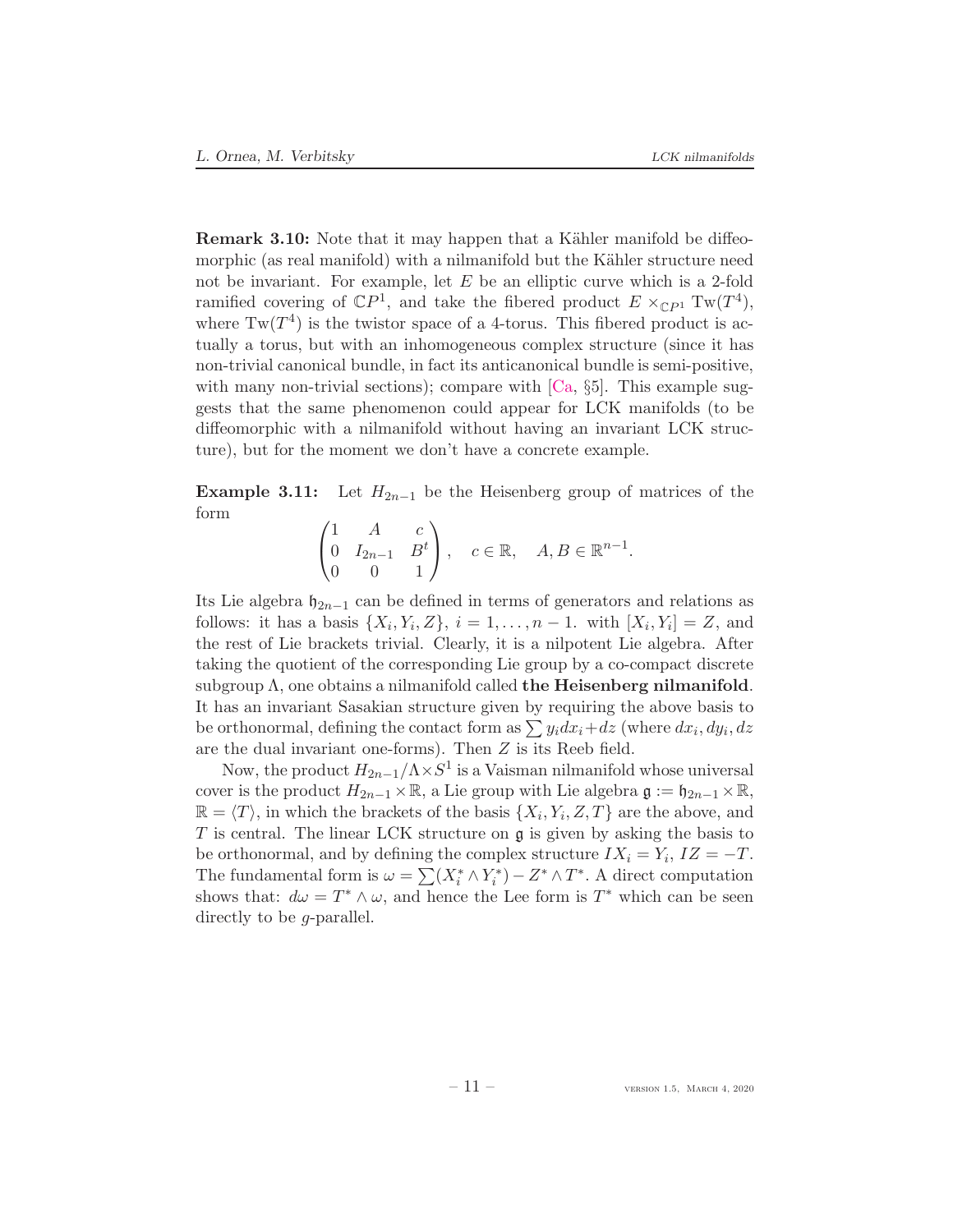# <span id="page-11-3"></span><span id="page-11-0"></span>4 Twisted Dolbeault cohomology on nilpotent Lie algebras

## <span id="page-11-1"></span>4.1 Twisted Dolbeault cohomology

Let  $\theta$  be a closed 1-form on a complex manifold. Then  $d - \theta$  defines a connection on the trivial bundle. We denote the corresponding local system by L. The **twisted Dolbeault differentials**  $\partial_{\theta} := (d_{\theta})^{1,0} = \partial - \theta^{1,0}$ and  $\overline{\partial}_{\theta} := (d_{\theta})^{0,1} = \overline{\partial} - \theta^{0,1}$  are Morse-Novikov counterparts to the usual Dolbeault differentials. The cohomology of these differentials corresponds to the Dolbeault cohomology with coefficients in the holomorphic line bundle  $L_{\mathbb{C}}$  obtained as complexification of the local system L.

Working with LCK nilmanifolds and nilpotent Lie algebras, it is natural to consider their twisted Dolbeault cohomology. As shown by Console and Fino([\[CF\]](#page-16-2)), the usual Dolbeault cohomology of complex nilmanifolds is equal to the cohomology of the Dolbeault version of the corresponding Chevalley-Eilenberg complex on the Lie algebra. This result does not hold in the twisted Dolbeault cohomology, as we shall see in [Example 4.4.](#page-12-1)

However, as we show in [Theorem 4.2](#page-11-2) below, the corresponding Lie algebra cohomology vanishes.

**Definition 4.1:** Let  $\mathfrak{g}$  be a Lie algebra and  $\theta \in \mathfrak{g}^*$  a closed 1-form and

$$
d_{\theta} := d - \theta \in \text{End}(\Lambda^*(\mathfrak{g}^*)),
$$

where d is the Chevalley differential and  $\theta$  denotes the operation of multiplication by  $\theta$ . The twisted Dolbeault differentials on  $\Lambda^*(\mathfrak{g}^*)$  are  $\partial_{\theta} := (d_{\theta})^{1,0}$ and  $\overline{\partial}_{\theta} := (d_{\theta})^{0,1}.$ 

The cohomology of  $d_{\theta}$  is always zero for non-zero  $\theta$  ([\[Ala,](#page-16-1) [Mi\]](#page-17-3)). This theorem is due to J. Dixmier, [\[Di\]](#page-16-9). The main result of the present section is the following theorem, which is the Dolbeault version of Dixmier's and Alaniya's theorem.

<span id="page-11-2"></span>Theorem 4.2: Let g be a nilpotent Lie algebra with a complex structure [\(Definition 3.1\)](#page-8-0), and  $\theta \in \mathfrak{g}^*$  a non-zero, closed real 1-form. Then the cohomology of  $(\Lambda^{0,*}(\mathfrak{g}^*), \overline{\partial}_{\theta})$  vanishes.

**Proof:** Consider the central series of the Lie algebra  $\mathfrak{g}^{0,1}$ , with  $W_0 =$  $\mathfrak{g}^{0,1}, W_1 = [W_0, W_0], ..., W_k = [W_0, W_{k-1}].$  Let  $A_k \subseteq (\mathfrak{g}^{0,1})^*$  be the annihilator of  $W_k$ . For any 1-form  $\lambda \in (\mathfrak{g}^{0,1})^*$ , one has  $\overline{\partial}(\lambda)(x,y) = \lambda([x,y])$ ,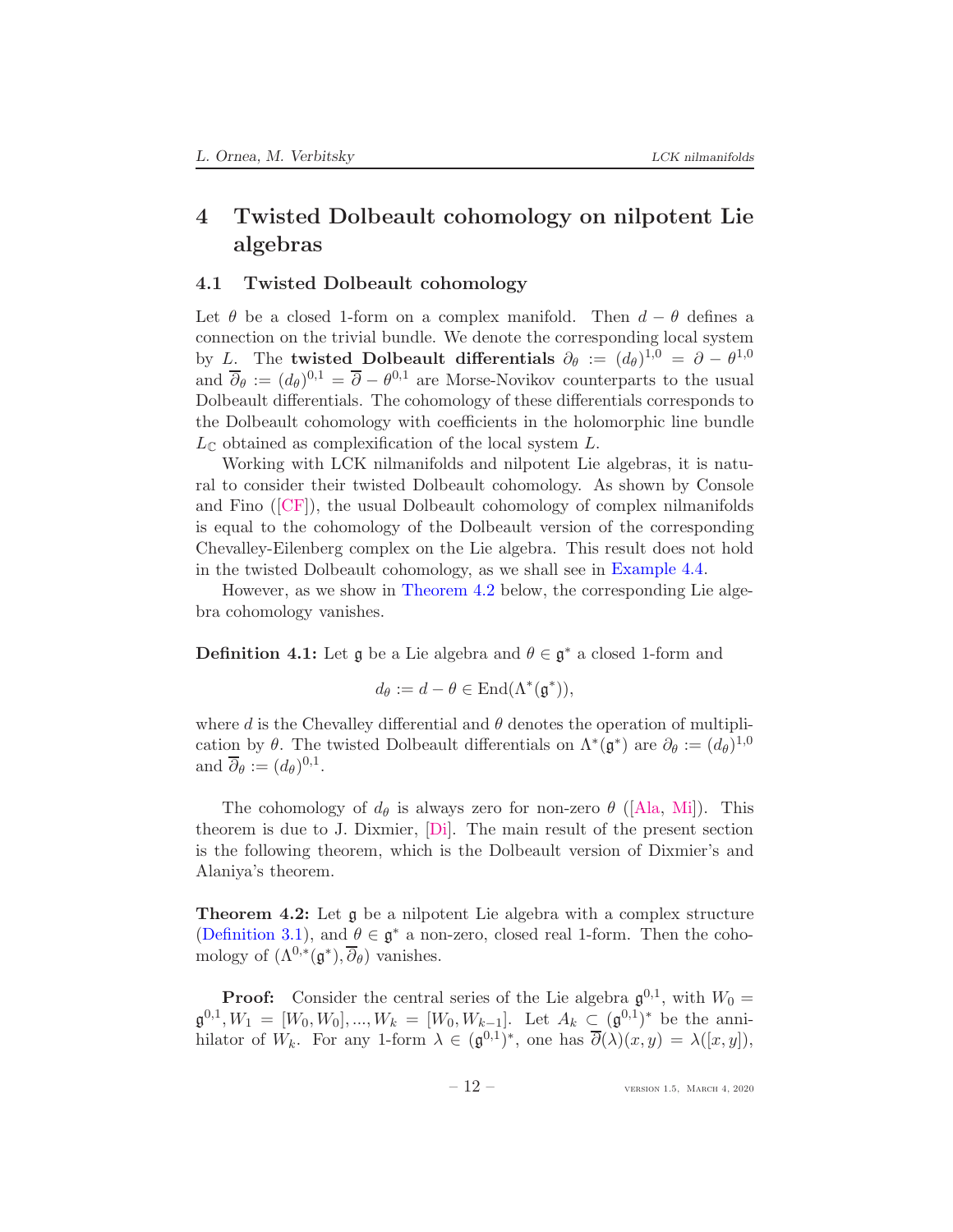<span id="page-12-3"></span>hence  $\overline{\partial}(A_k) \subset \Lambda^2(\underline{A}_{k-1})$ . Consider the filtration  $\Lambda^*(A_1) \subset \Lambda^*(A_2) \subset \dots$  on  $\Lambda \in (\mathfrak{g}^{0,1})^*$ . Since  $\overline{\partial}(A_k) \subset \Lambda^2(A_{k-1}),$  the operator  $\overline{\partial}$  shifts the filtration by 1:  $\overline{\partial}(\Lambda^*(A_k)) \subset \Lambda^*(A_{k-1}).$ 

Consider the spectral sequence of the complex  $(\Lambda^*(\mathfrak{g}^*), \overline{\partial}_{\theta})$  filtered by  $V_0 \subset V_1 \subset V_2 \subset \ldots$ , where  $V_k := \Lambda^*(A_k)$ . Since  $\overline{\partial}(V_k) \subset V_{k-1}$ , the operator  $\overline{\partial}_{\theta}$  acts on  $\bigoplus_k V_k/V_{k-1}$  as multiplication by  $\theta^{0,1}$ . The corresponding associated graded complex, which is  $E_0^{*,*}$  $_{0}^{\ast,\ast}$  of this spectral sequence, is identified with  $(\bigoplus_k V_k/V_{k-1}, \theta^{0,1})$ . We identify  $\bigoplus_k V_k/V_{k-1}$  with the Grassmann algebra  $\bigoplus_{k} V_k / V_{k-1} = \Lambda^*(\mathfrak{g}^*)$ . After this identification, the multiplication

$$
\theta^{0,1}:\bigoplus_k V_k/V_{k-1}\longrightarrow \bigoplus_k V_k/V_{k-1}
$$

becomes multiplication by a 1-form, obtained from  $\theta^{0,1}$ . The cohomology of multiplication by a 1-form always vanishes. Then the  $E_1^*$ <sup>\*</sup>  $i<sub>1</sub><sup>*</sup>$ -page of the spectral sequence vanishes, which implies vanishing of  $H^*(\Lambda^*(\mathfrak{g}^{\tilde{0},*}), \overline{\partial}_{\theta})$ .

The following corollary will be used in the classification of LCK structures on nilpotent Lie algebras.

<span id="page-12-2"></span>**Corollary 4.3:** Let  $(\mathfrak{g}, I)$  be a 2*n*-dimensional nilpotent Lie algebra with complex structure,  $\theta \in \Lambda^1(\mathfrak{g}^*)$  a non-zero, closed real 1-form, and  $\omega \in$  $\Lambda^{1,1}(\mathfrak{g}^*)$  a  $d_{\theta}$ -closed (1,1)-form. Then there exists a 1-form  $\tau \in \Lambda^1(\mathfrak{g}^*)$  such that  $\omega = d_{\theta}(\tau)$ , where  $d_{\theta}(I\tau) = 0$ .

**Proof:** Denote by  $H_{dof}^{1,1}$  $d_{d\theta}^{1,1}(\mathfrak{g}^*)$  the twisted Bott-Chern cohomology, that is, all  $d_{\theta}$ -closed (1,1)-forms up to the image of  $d_{\theta}d_{\theta}^{c}$ . The standard exact sequence

$$
H^{0,1}_{\overline{\partial}_{\theta}}(\mathfrak{g}^*)\oplus H^{1,0}_{\partial_{\theta}}(\mathfrak{g}^*)\ \stackrel{d}{\longrightarrow}\ H^{1,1}_{d_{\theta}d_{\theta}^c}(\mathfrak{g}^*)\ \stackrel{\mu}{\longrightarrow}\ H^2(M)
$$

([\[OV0\]](#page-17-15), equation (4.7)) implies that the kernel of  $\mu$  vanishes when  $H_{\overline{\mathcal{A}}}^{0,1}$  $\frac{\partial}{\partial_{\theta}}^{0,1}(\mathfrak{g}^*)=$  $H_{\partial_{\alpha}}^{1,0}$  $\partial_{\theta}^{1,0}(\mathfrak{g}^*)=0.$  The last equation follows from [Theorem 4.2,](#page-11-2) hence  $\mu$  is injective. The LCK form  $\omega$  belongs to the kernel of  $\mu$ , because the  $d_{\theta}$ -cohomology of $\Lambda^*(\mathfrak{g}^*)$  vanishes by Diximier and Alanya theorem ([\[Ala,](#page-16-1) [Mi\]](#page-17-3)). Therefore,  $ω$  is twisted Bott-Chern exact, i.e.  $ω = d_{θ} d_{θ}^{c} f$  for some  $f ∈ Λ<sup>0</sup>(\mathfrak{g}^{*}) = \mathbb{R}$ . Set  $\tau := d_{\theta}^{c} f$ . Then  $I\tau = d_{\theta} f$  and  $d_{\theta}(I\tau) = 0$  as stated.

# <span id="page-12-0"></span>4.2 Console-Fino theorem with coefficients in a local system fails

<span id="page-12-1"></span>**Example 4.4:** Let  $E_1, E_2$  be elliptic curves. Consider a Kodaira surface M,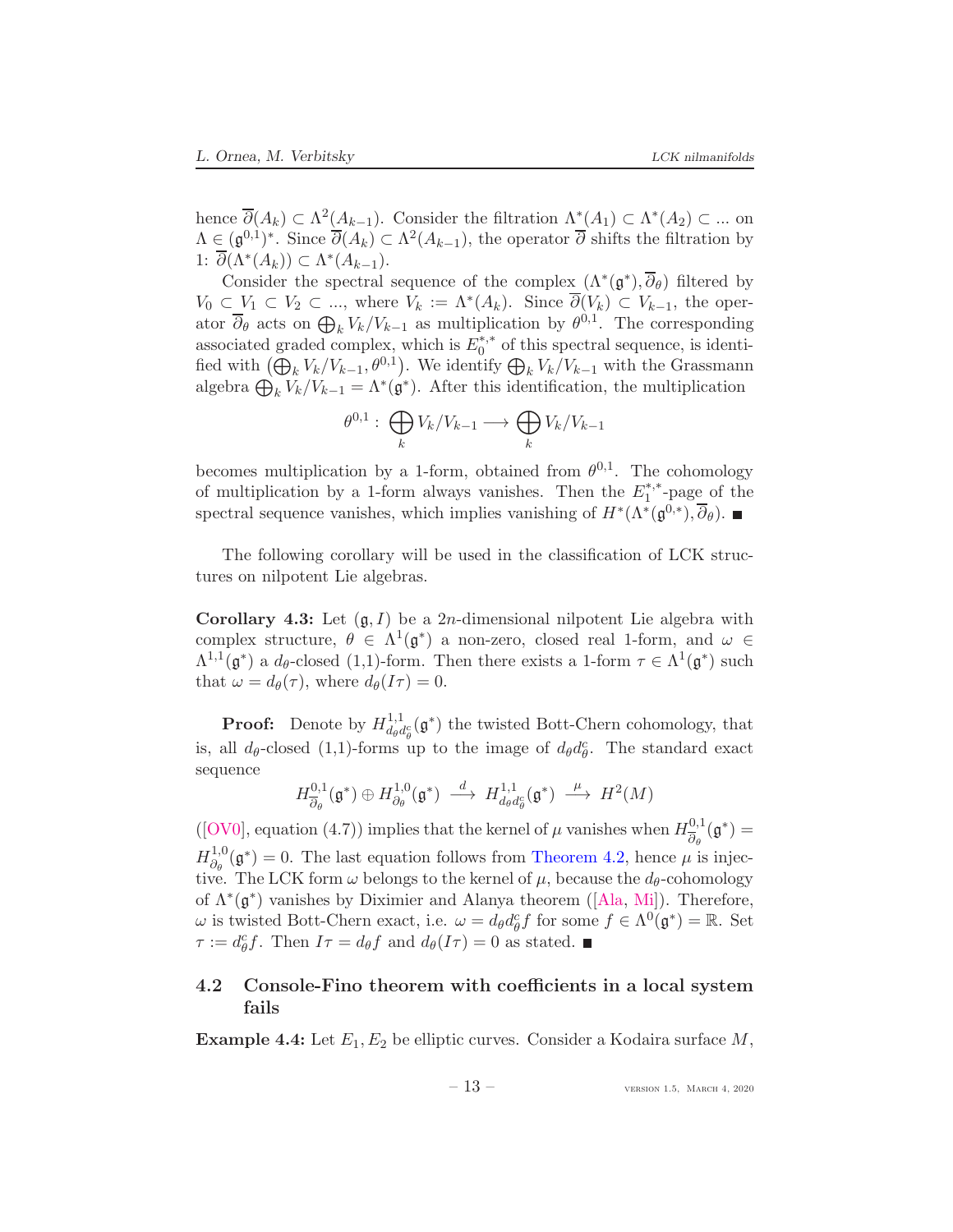<span id="page-13-4"></span>which is a non-Kähler, locally conformally Kähler complex surface, obtained as the total space of a principal holomorphic  $E_1$ -bundle  $\pi : M \longrightarrow E_2$ . Such bundles are classified by the first Chern class of the fibration  $c_1(\pi)$ . This class can be identified with the  $d_2$ -differential of the corresponding Leray spectral sequence, mapping from  $H^1(E_1)$  to  $H^2(E_2)$ . By Blanchard's theorem([\[Blan\]](#page-16-10)), M is non-Kähler if and only if  $c_1(\pi)$  is non-zero. The Kodaira surface is an example of a nilmanifold obtained from the Heisenberg group [\(Example 3.11\)](#page-10-0).

Let  $\omega_{E_2}$  be a Kähler form on  $E_2$ . Then  $\pi^*(\omega_{E_2}) \in \text{im } d_2$  is exact, giving  $\pi^*(\omega_{E_2}) = d\xi$ . We chose  $\xi$  in such a way that  $d(\theta) = 0$ , where  $\theta := I(\xi)$ [\(Corollary 4.3\)](#page-12-2). Consider a trivial complex line bundle  $(L, \nabla_0)$  with connection defined by  $\nabla_0 - \theta$ ; this line bundle is flat, hence equipped with a holomorphic structure operator  $\overline{\partial} := \nabla_0^{0,1} - \theta^{0,1}$  Using the standard Hermitian metric, we express its Chern connection as  $\nabla_0 + \theta^{1,0} - \theta^{0,1}$ , hence the curvature of this bundle satisfies  $\Theta_L = -\sqrt{-1}\pi^*(\omega_{E_2})$ . Rescaling  $\theta$  and  $\omega_{E_2}$  if necessarily, we can assume that the cohomology class of  $\omega_{E_2}$  is integer. Then L is a pullback of an ample bundle B on  $E_2$ . Now,  $H^0(M, L) = H^0(E_2, B) \neq 0$ , but this space can be interpreted as  $H^0(\Lambda^{0,*}(M), \overline{\partial}_{\theta})$ . In this example the twisted Dolbeault cohomology of  $M$  is non-zero, but the corresponding twisted Dolbeault cohomology of the Lie algebra vanishes [\(Theorem 4.2\)](#page-11-2). This gives a counterexample to Console-Fino theorem for twisted cohomology.

# <span id="page-13-1"></span><span id="page-13-0"></span>5 Classification of LCK nilmanifolds

## 5.1 Ugarte's conjecture

The main question concerning nilmanifolds with LCK structure is to decide if the following conjecture is true or not.

<span id="page-13-3"></span>**Conjecture 5.1:** ([\[U\]](#page-18-3)) Let M be a differentiable nilmanifold admitting an LCK structure (not necessarily locally G-invariant, see [Definition 3.6\)](#page-9-1). Then M is conformally biholomorphic to a quotient  $S^1 \times H_{2n-1}/\Lambda$  with the Vaisman structure described above.

## <span id="page-13-2"></span>5.2 Classification theorem for LCK nilmanifolds

For LCK nilmanifolds, Ugarte's conjecture was proven by H. Sawai in the following form: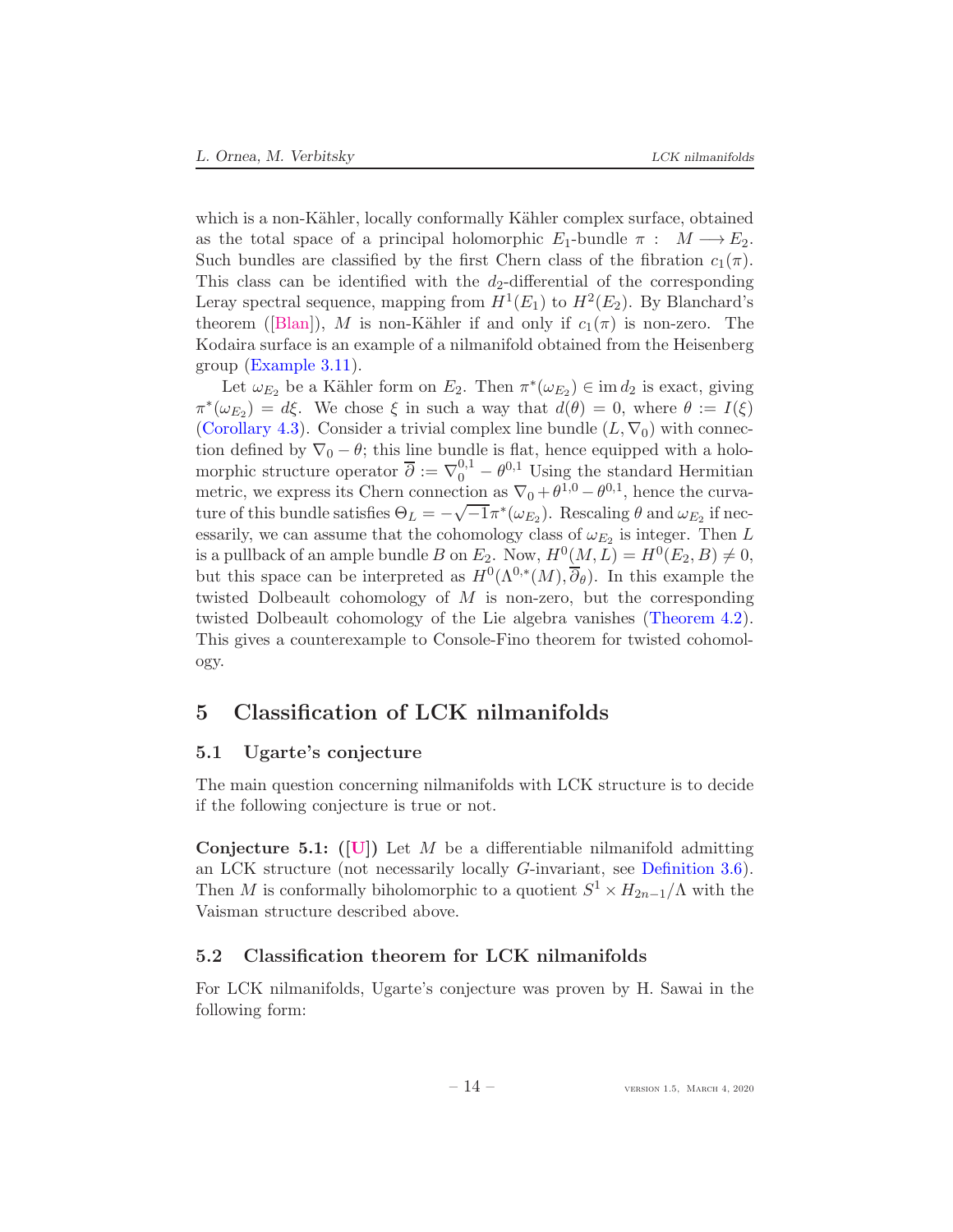<span id="page-14-1"></span><span id="page-14-0"></span>**Theorem 5.2:** ([\[Saw1\]](#page-17-2)) Let  $(M, I)$  be a complex nilmanifold,  $M = G/\Lambda$ . If  $(M, I)$  admits an LCK structure, then it is conformally equivalent to Vaisman. Moreover, it is biholomorphic to a quotient of the product  $(H_{2n-1} \times$  $\mathbb{R}, I$ ).

We give a new proof of this result, different from the one in [\[Saw1\]](#page-17-2).

**Proof.** Step 1: We replace the LCK metric by a locally G-invariant LCK metric. To this purpose, we apply the averaging trick that Belgun used for the Inoue surface  $S^+$  ([\[Bel,](#page-16-4) Proof of Theorem 7]); later, it was generalized by Fino and Grantcharov([\[FinGra\]](#page-16-11)). This approach does not work, in general, for solvmanifolds, but it works well for all nilmanifolds. For LCK structures on nilmanifolds, this construction is due to L. Ugarte:

### Theorem 5.3: ([\[U,](#page-18-3) Proposition 34])

Let  $M = G/\Lambda$  be a complex nilmanifold admitting an LCK structure  $(\omega, \theta)$ . Then it also admits a structure of LCK nilmanifold. In other words, there exists a left-invariant LCK structure on G which induces an LCK structure on M.

Proof: As G admits a co-compact lattice, it is unimodular, hence it admits a bi-invariant measure. Let  $d\mu$  be a bi-invariant volume element on M, and suppose  $vol(M) = 1$ . Consider a left-invariant 1-form form  $\dot{\theta}$  on  $\mathfrak{g} = \text{Lie}(G)$  such that the corresponding 1-form  $\theta_0$  on  $G/\Lambda$  is cohomologous to $\theta$ . Such a 1-form exists because  $H^1(G/\Lambda,\mathbb{R}) = H^1(\Lambda^*(\mathfrak{g}^*),d)$  ([\[No\]](#page-17-16)). Replacing  $\omega$  by a conformally equivalent LCK form  $\omega_0$ , we can assume that  $d\omega_0 = \omega_0 \wedge \theta_0$ . Let  $D \subset G$  be the fundamental domain of the action of  $\Lambda$ . Given left-invariant vector fields  $X, Y$  on  $G$ , the 2-form

$$
\check{\omega}(X,Y):=\int_D \omega_0(X,Y)d\mu
$$

defines an Hermitian structure on the Lie algebra g of G. Moreover, as

$$
d(\tilde{\omega})(X, Y, Z)
$$
  
=  $-\int_D \omega_0([X, Y], Z) d\mu - \int_D \omega_0(X, [Y, Z]) d\mu + \int_D \omega_0(Y, [X, Z]) d\mu$   
=  $-\int_D d(\omega_0)(X, Y, Z) d\mu = -\int_D \theta_0 \wedge \omega_0(X, Y, Z) d\mu = -\tilde{\omega} \wedge \tilde{\theta}(X, Y, Z),$ 

 $-15 -$  version 1.5, March 4, 2020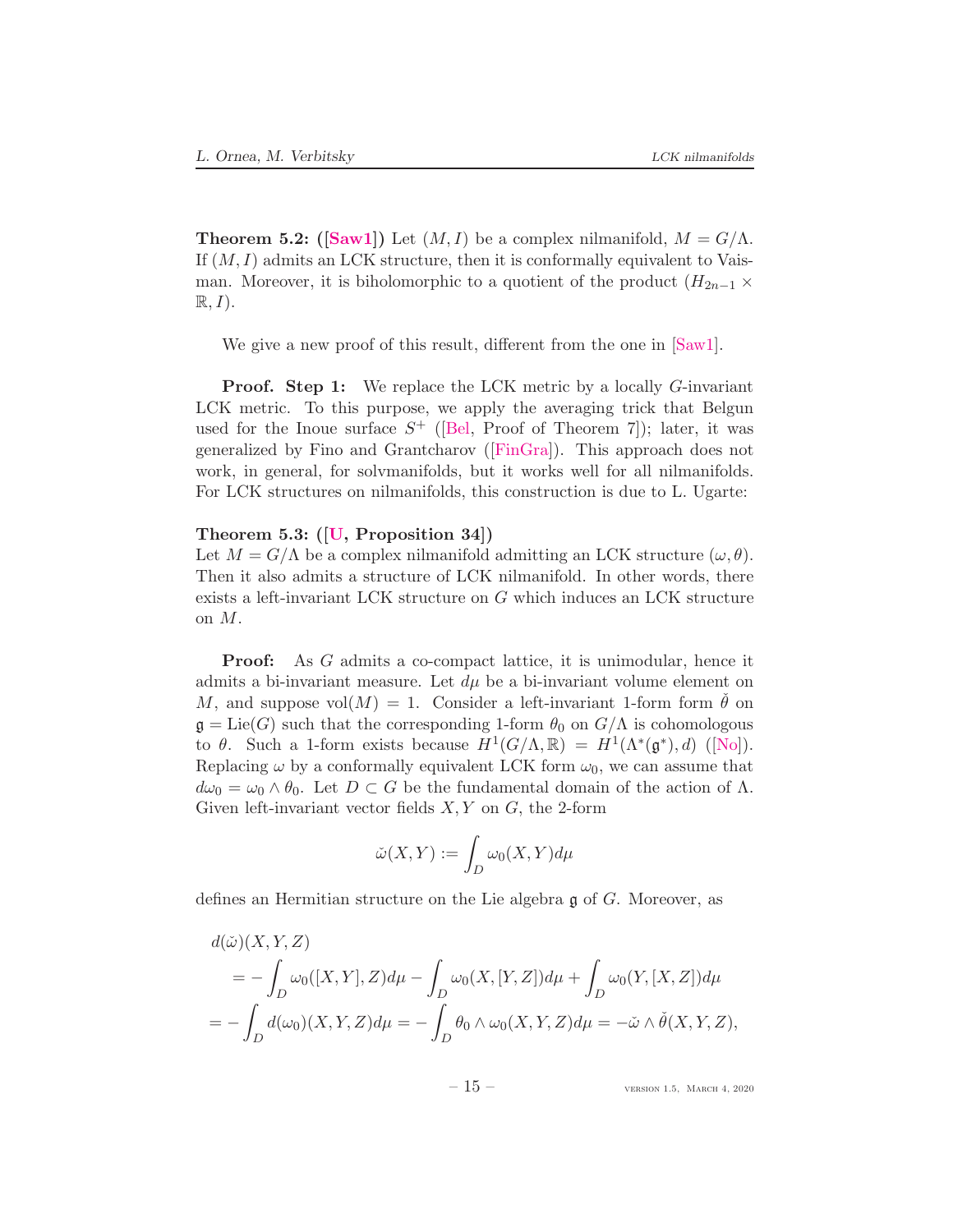<span id="page-15-1"></span>it follows that  $\check{\omega}$  is an LCK form on  $\mathfrak{g}$ .

**Proof of [Theorem 5.2,](#page-14-0) Step 2:** Now we prove that any LCK nil-manifold is Vaisman. Using [Corollary 4.3,](#page-12-2) we obtain that  $\omega = d_{\theta}(\tau)$ , where  $d_{\theta}(I\tau) = 0.$ 

Applying Dixmier and Alaniya's theorem again, we obtain that  $d_{\theta}(I\tau) =$ 0 implies  $I\tau = d_{\theta}(v)$ , where  $v \in \Lambda^{0}(\mathfrak{g}^{*})$  is a constant. Therefore,  $\omega =$  $d_{\theta}d_{\theta}^{c}$  (const), which is the equation for the LCK manifold with potential.<sup>[1](#page-15-0)</sup> However, as shown in [Proposition 2.19,](#page-7-2) an LCK manifold with potential and constant  $|\theta|$  is Vaisman.

**Step 3:** We show that the Lee field  $\theta^{\sharp} \in \mathfrak{g}$  and the anti-Lee field  $I(\theta^{\sharp}) \in \mathfrak{g}$ generate an ideal in g. This observation also follows from [\[FGV,](#page-16-12) Theorem 3.12].

Let  $\Sigma = \langle \theta^{\sharp}, I(\theta^{\sharp}) \rangle$  be the canonical foliation on M, and  $\mathfrak{s} \subset \mathfrak{g}$  the corresponding subspace of the Lie algebra of G. Since  $\theta^{\sharp}$  and  $I(\theta^{\sharp})$  are Killing and have constant length, their trajectories are geodesics [\(Remark 2.9\)](#page-5-1). Let  $S \subset \text{Iso}(M)$  be the group of isometries of M generated by exponentials of  $s \in \mathfrak{s}.$ 

By construction, S is a subgroup of G which acts on  $M = G/\Lambda$ . Therefore, it is invariant under conjugation with  $\Lambda$ , and the Lie algebra  $\mathfrak{s} \subset \mathfrak{g}$  of S is invariant under the adjoint action of  $\Lambda$  on  $\mathfrak{g}$ . Since G is the Malcev completion of  $\Lambda$ , its image in End $(\mathfrak{g})$  coincides with the Zariski closure of the image of  $G$  under the adjoint action (see Property 1.5 for the Malčev completion functor in  $[GH]$ ). Therefore,  $\mathfrak s$  is  $G$ -invariant.

**Step 4:** Now we prove that for any Vaisman nilmanifold  $M = G/\Lambda$ , the group  $G$  is the product of  $\mathbb R$  with the Heisenberg group. Consider the ideal  $\mathfrak{s} \subset \mathfrak{g}$  associated with the canonical foliation  $\Sigma$  (Step 3). The leaf space of  $\Sigma$  is Kähler because  $M = G/\Lambda$  is Vaisman. However, this leaf space is a nilmanifold associated with the Lie algebra  $g/s$ . A Kähler nilpotent Liealgebra is abelian ( $[BG]$ ), hence  $\mathfrak g$  is a central extension of an abelian algebra. Since M is Vaisman, it is locally isometric to a product of  $\mathbb R$  and a Sasakian manifold, hence the corresponding Lie algebra is a product of R and a 1-dimensional central extension of  $\mathbb{R}^{2n-2}$ . This finishes the proof.

Remark 5.4: The general case of [Conjecture 5.1](#page-13-3) was proven only for nilmanifolds of Vaisman type, by G. Bazzoni, [\[Baz\]](#page-16-13).

<span id="page-15-0"></span><sup>&</sup>lt;sup>1</sup>Note that the constant const should be positive by [Theorem 2.17.](#page-6-3)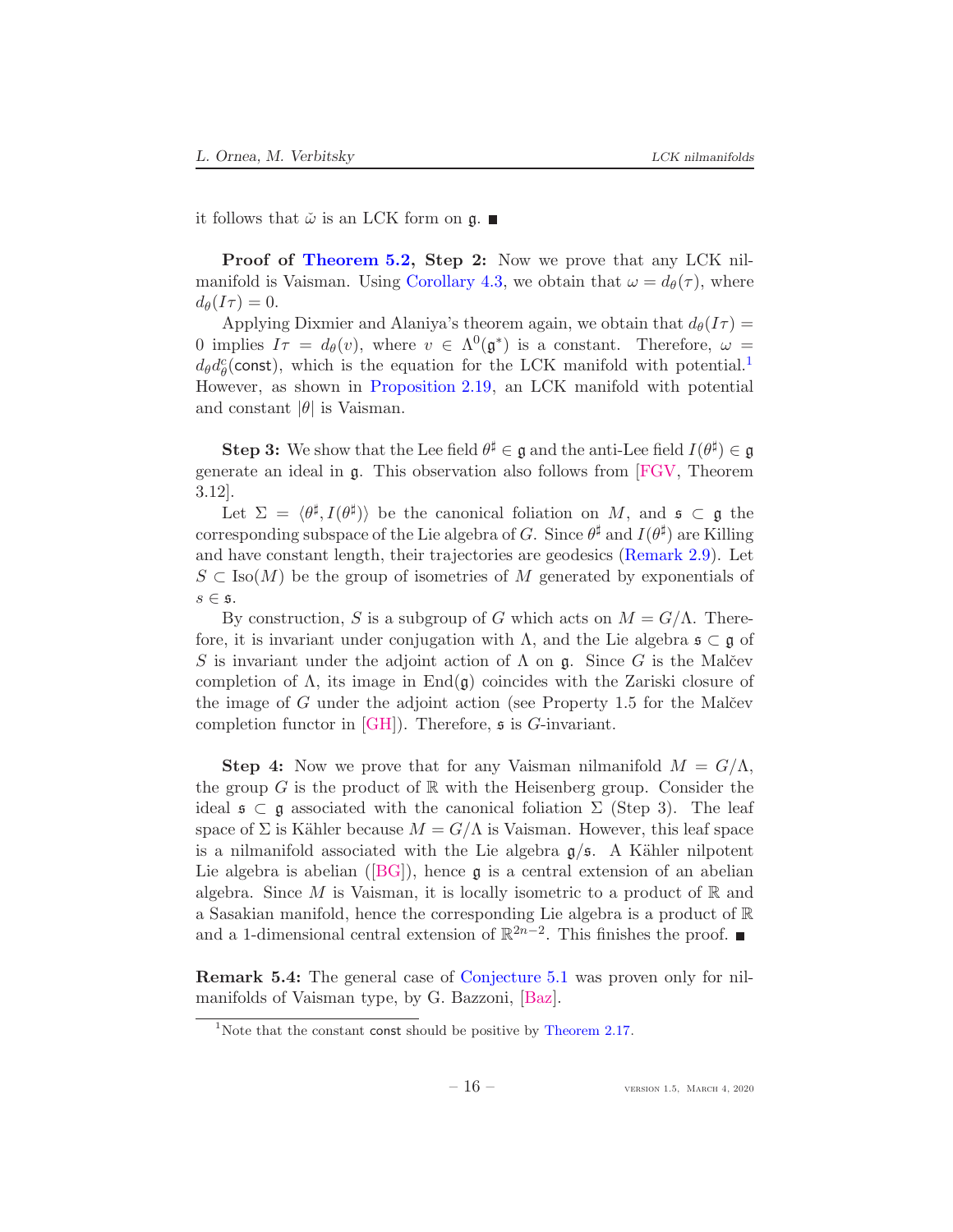Acknowledgment: Liviu Ornea thanks IMPA for financial support and excellent research environment during the preparation of this work. Both authors thank Anna Fino for carefully reading a first draft of the paper, Sergiu Moroianu for observing an error in a first proof of [Theorem 4.2,](#page-11-2) and the referees for their very useful suggestions concerning both the content and the references of the paper.

# References

- <span id="page-16-1"></span>[Ala] L.A. Alaniya, *Cohomology with local coefficients of some nilmanifolds*, Uspekhi Mat. Nauk 54 (1999), no. 5(329), 149–150; translation in Russian Math. Surveys 54 (1999), no. 5, 1019-1020. (Cited on pages [3,](#page-2-0) [12,](#page-11-3) and [13.](#page-12-3))
- <span id="page-16-13"></span>[Baz] G. Bazzoni, Vaisman nilmanifolds, Bull. Lond. Math. Soc. 49 (2017), no. 5, 824–830. (Cited on page [16.](#page-15-1))
- <span id="page-16-4"></span>[Bel] F.A. Belgun, On the metric structure of non-Kähler complex surfaces, Math. Ann. 317 (2000), 1–40. (Cited on pages [6](#page-5-2) and [15.](#page-14-1))
- <span id="page-16-7"></span>[BG] C. Benson, C. Gordon, *Kähler and symplectic structures on compact nilmanifolds*, Topology 27 (1988), 513–518. (Cited on pages [9](#page-8-1) and [16.](#page-15-1))
- <span id="page-16-10"></span>[Blan] A. Blanchard, Sur les variétés analitiques complexes, Ann. Sci. École Norm. Sup. 73, no. 3 (1956), 157–202. (Cited on page [14.](#page-13-4))
- <span id="page-16-8"></span>[Ca] E. Calabi, Construction and properties of some 6-dimensional almost complex manifolds, Trans. Amer. Math.Soc. 87 (1958), 407–438. (Cited on page [11.](#page-10-1))
- <span id="page-16-0"></span>[CFD] L. A. Cordero, M. Fernández, M. De León, Compact locally conformal Kähler nilmanifolds, Geom. Dedicata, 21 (2) (1986), 187–192. (Cited on page [3.](#page-2-0))
- <span id="page-16-2"></span>[CF] S. Console, A. Fino, Dolbeault cohomology of compact nilmanifolds, Transformation Groups 6 (2) (2001), 111–124. (Cited on pages [4](#page-3-0) and [12.](#page-11-3))
- <span id="page-16-9"></span>[Di] J. Dixmier, Cohomologie des algèbres de Lie nilpotentes, Acta Sci. Math. Szeged. 16 (1955), 246–250. (Cited on page [12.](#page-11-3))
- <span id="page-16-5"></span>[DO] S. Dragomir, L. Ornea, Locally conformally Kähler manifolds, Progress in Math. 55, Birkhäuser, 1998. (Cited on page [6.](#page-5-2))
- <span id="page-16-11"></span>[FinGra] A. Fino, G. Grantcharov, On some properties of the manifolds with skew-symmetric torsion and holonomy  $SU(n)$  and  $Sp(n)$ , math.DG/0302358, Adv. Math. 189 (2004), no. 2, 439–450. (Cited on page [15.](#page-14-1))
- <span id="page-16-12"></span>[FGV] A. Fino, G. Grantcharov, M. Verbitsky, Algebraic dimension of complex nilmanifolds, J. Math. Pures Appl. (9) 118 (2018), 204–218. (Cited on page [16.](#page-15-1))
- <span id="page-16-3"></span>[FRR] A. Fino, S. Rollenske, J. Ruppenthal, Dolbeault cohomology of complex nilmanifolds foliated in toroidal groups, arXiv:1808.08090, to appear in Quart. J. Math. (Cited on page [4.](#page-3-0))
- <span id="page-16-6"></span>[Ga] P. Gauduchon, La 1-forme de torsion d'une variete hermitienne compacte, Math. Ann., 267 (1984), 495–518. (Cited on page [6.](#page-5-2))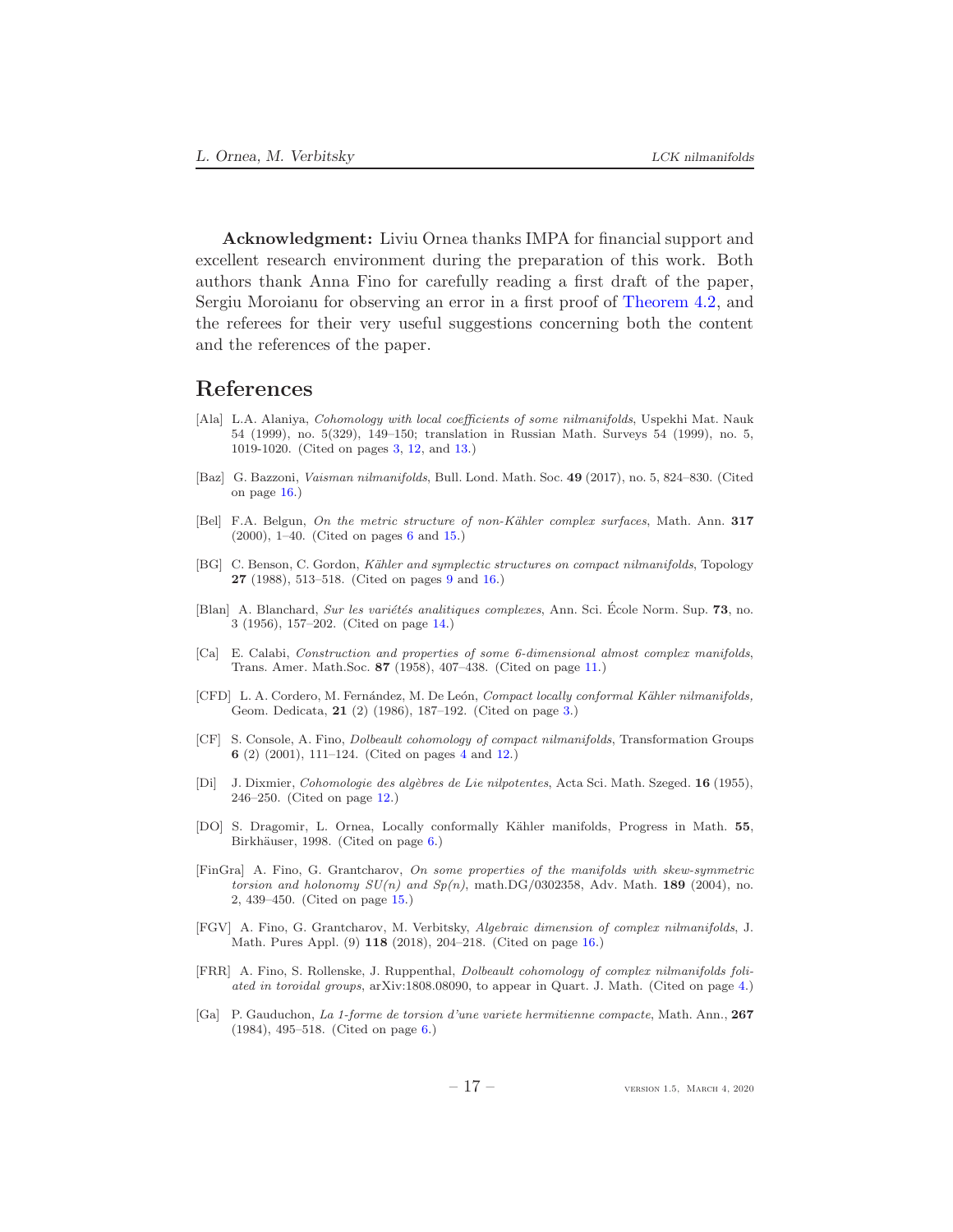- <span id="page-17-0"></span>[Fis] R. J. Fisher, Jr., On the Picard group of a compact complex nilmanifold, Rocky Mountain J. Math. 13 (1983), no. 4, 631-638. (Cited on page [3.](#page-2-0))
- <span id="page-17-17"></span>[GH] F. Grunewald, J. O'Halloran, Nilpotent groups and unipotent algebraic groups, J. Pure Appl. Algebra 37 (1985), no. 3, 299–313. (Cited on page [16.](#page-15-1))
- <span id="page-17-12"></span>[Has] K. Hasegawa, Minimal models of nilmanifolds, Proc. Amer. Math. Soc. 106 (1989), 65–71. (Cited on page [9.](#page-8-1))
- <span id="page-17-4"></span>[KO] Y. Kamishima, L. Ornea, *Geometric flow on compact locally conformally Kähler manifolds*, Tohoku Math. J., 57 (2) (2005), 201–221. (Cited on page [6.](#page-5-2))
- <span id="page-17-13"></span>[Ma] A.I. Mal'cev, On a class of homogeneous spaces, AMS Translation No. 39 (1951). (Cited on page [10.](#page-9-2))
- <span id="page-17-3"></span>[Mi] D.V. Millionshchikov, Cohomology of solvmanifolds with local coefficients and problems in the Morse-Novikov theory (Russian) Uspekhi Mat. Nauk 57 (2002), no. 4(346), 183–184; translation in Russian Math. Surveys 57 (2002), no. 4, 813–814. (Cited on pages [3,](#page-2-0) [12,](#page-11-3) and [13.](#page-12-3))
- <span id="page-17-14"></span>[Mo] D.W. Morris, Ratner's Theorems on Unipotent Flows, Univ. of Chicago Press, Chicago, 2005. (Cited on page [10.](#page-9-2))
- <span id="page-17-16"></span>[No] K. Nomizu, On the Cohomology of Compact Homogeneous Spaces of Nilpotent Lie Groups, Ann. Math. 59 (1954), No. 3, 531–538. (Cited on page [15.](#page-14-1))
- <span id="page-17-1"></span>[Oe] K. Oeljeklaus, Hyperfl¨achen und Geradenb¨undel auf homogenen komplexen Mannigfaltigkeiten, [Hypersurfaces and line bundles on homogeneous complex manifolds] Schriften-reihe des Mathematischen Instituts der Universität Münster, 2, 1985. (Cited on page [3.](#page-2-0))
- <span id="page-17-7"></span>[OT] K. Oeljeklaus, M. Toma, Non-Kähler compact complex manifolds associated to number fields, Ann. Inst. Fourier 55, no. 1 (2005), 1291–1300. (Cited on page [6.](#page-5-2))
- <span id="page-17-15"></span>[OV0] L. Ornea and M. Verbitsky, Morse-Novikov cohomology of locally conformally Kähler manifolds, J. Geom. Phys. 59 (2009), 295–305. arXiv:0712.0107 (Cited on page [13.](#page-12-3))
- <span id="page-17-5"></span>[OV1] L. Ornea, M. Verbitsky, Locally conformally Kähler metrics obtained from pseudoconvex shells, Proc. Amer. Math. Soc. 144 (2016), 325–335. arXiv:1210.2080. (Cited on page [6.](#page-5-2))
- <span id="page-17-9"></span>[OV2] L. Ornea, M. Verbitsky, *LCK rank of locally conformally Kähler manifolds with potential*, J. Geom. Phys. 107 (2016), 92–98. (Cited on pages [7](#page-6-4) and [8.](#page-7-3))
- <span id="page-17-11"></span>[OV3] L. Ornea, M. Verbitsky, *Hopf surfaces in locally conformally Kahler manifolds with po*tential, Geom. Dedicata, https://doi.org/10.1007/s10711-019-00495-5. arxiv:1601.07421, v2. (Cited on page [8.](#page-7-3))
- <span id="page-17-10"></span>[OV4] L. Ornea, M. Verbitsky, Positivity of LCK potential, J. Geom. Anal. 29 (2019), 1479–1489. (Cited on page [7.](#page-6-4))
- <span id="page-17-6"></span>[OVV] L. Ornea, M. Verbitsky, V. Vuletescu, Classification of non-Kähler surfaces and locally conformally Kähler geometry,  $arxiv:1810.05768$ . (Cited on page  $6$ .)
- <span id="page-17-8"></span>[Ot] A. Otiman, Morse-Novikov cohomology of locally conformally Kähler surfaces, Math. Z. 289 (2018), no. 1-2, 605–628. arXiv:1609.07675. (Cited on pages [6](#page-5-2) and [8.](#page-7-3))
- <span id="page-17-2"></span>[Saw1] H. Sawai, Locally conformal Kähler structures on compact nilmanifolds with left-invariant complex structures, Geom. Dedicata 125 (2007), 93–101. (Cited on pages [3](#page-2-0) and [15.](#page-14-1))